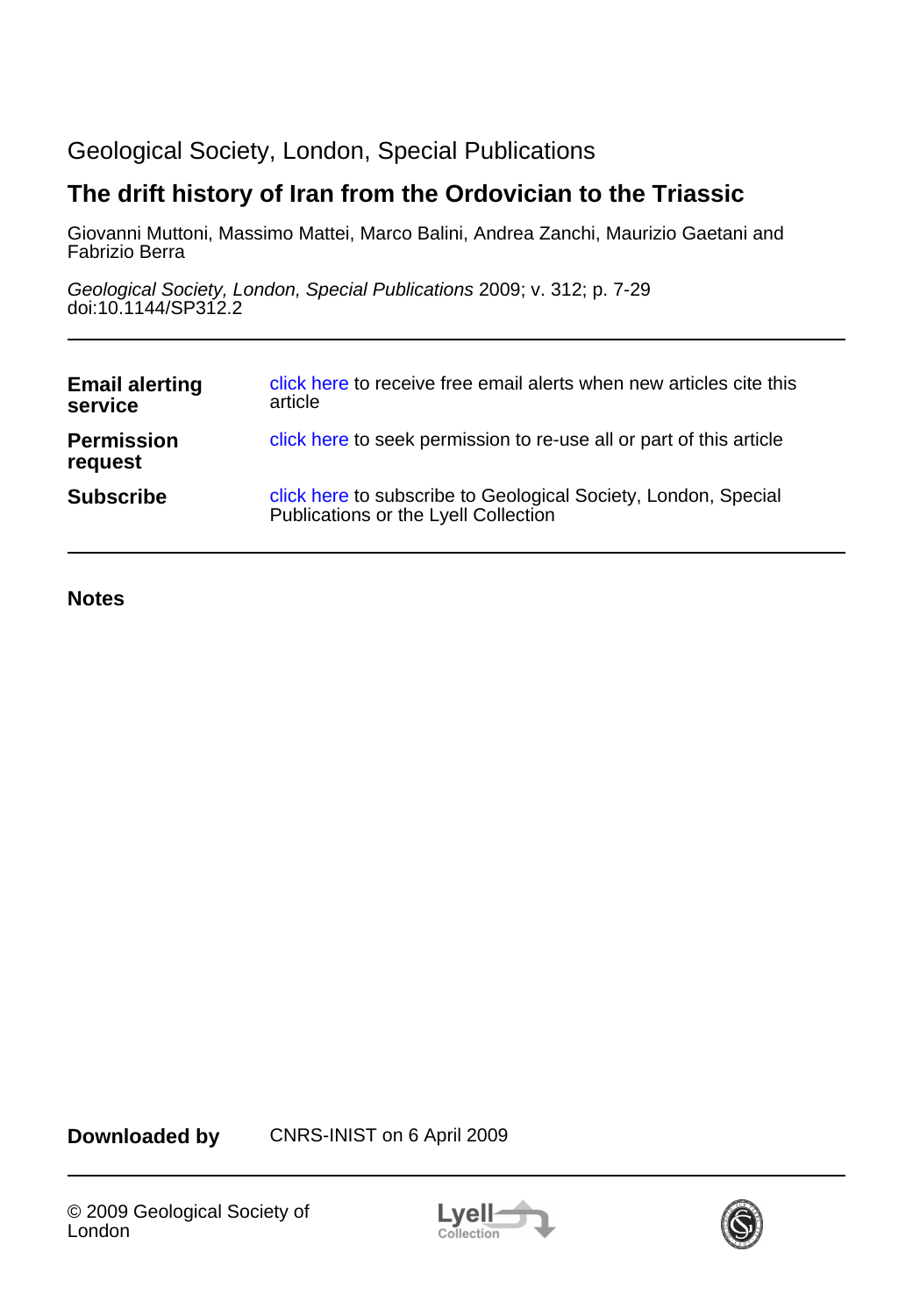# The drift history of Iran from the Ordovician to the Triassic

# GIOVANNI MUTTONI1\*, MASSIMO MATTEI2, MARCO BALINI1, ANDREA ZANCHI3, MAURIZIO GAETANI1 & FABRIZIO BERRA1

 $1$ Dipartimento di Scienze della Terra, Università di Milano, via Mangiagalli 34, I-20133 Milano, Italy, and ALP – Alpine Laboratory of Paleomagnetism, via Madonna dei Boschi 76, I-12016 Peveragno (CN), Italy

 $^{2}$ Dipartimento di Scienze Geologiche, Università di Roma-Tre, Largo San Leonardo Murialdo 1, I-00146 Roma, Italy

 ${}^{3}$ Dipartimento Scienze Geologiche e Geotecnologie, Università di Milano-Bicocca, Piazza della Scienza 4, I-20126 Milano, Italy

\*Corresponding author (e-mail: giovanni.muttoni1@unimi.it)

Abstract: New Late Ordovician and Triassic palaeomagnetic data from Iran are presented. These data, in conjunction with data from the literature, provide insights on the drift history of Iran as part of Cimmeria during the Ordovician–Triassic. A robust agreement of palaeomagnetic poles of Iran and West Gondwana is observed for the Late Ordovician–earliest Carboniferous, indicating that Iran was part of Gondwana during that time. Data for the Late Permian–early Early Triassic indicate that Iran resided on subequatorial palaeolatitudes, clearly disengaged from the parental Gondwanan margin in the southern hemisphere. Since the late Early Triassic, Iran has been located in the northern hemisphere close to the Eurasian margin. This northward drift brought Iran to cover much of the Palaeotethys in approximately 35 Ma, at an average plate speed of  $c$ . 7–8 cm year<sup>-1</sup>, and was in part coeval to the transformation of Pangaea from an Irvingian B to a Wegenerian A-type configuration.

According to Sengör (1979), a strip of Gondwanan terranes called the Cimmerian Continent, which includes Iran, broke off the eastern Gondwanan margin during the Permian–Triassic, drifted northwards across the Palaeotethys in a windscreenwiper fashion and eventually collided with the Eurasian margin, giving birth to a conspicuous mountain chain, the Cimmerian orogen. This eminent and imaginative model of plates' motion had a profound impact on Tethyan geology and was particularly appealing to palaeomagnetists insofar as it is testable by using the relationship between inclination of the time-averaged geomagnetic field and latitude. Indeed, quoting Van der Voo (1993), 'the observed palaeolatitudes vindicate, in a very convincing way, the model of the Cimmerian continental motion of Sengör & colleagues, at least insofar as Iran is concerned', and this was due largely to the research efforts of Wensink et al. (1978), Wensink (1979, 1982, 1983) and, more recently, Besse et al. (1998).

This premise would suggest that the drift model of Iran is grounded on a sound palaeomagnetic basis. However, in some instances, palaeomagnetically determined palaeolatitudes could be ambiguous for the reason that, without independent

estimates of polarity, the hemisphere of magnetization acquisition is undetermined. This ambiguity was resolved by Besse et al. (1998) in the Late Permian–Early Triassic by means of magnetostratigraphic correlations to sections of known polarity, but this exercise of polarity determination remains an exception in the Iranian database. Polarity (hemispheric) uncertainty can represent a problem when attempting to resolve the motion of Iran or other Cimmerian terranes because the Tethys Gulf was largely symmetric with respect to the palaeoequator. In this paper, new palaeomagnetic data from Iran are presented and a critical revision of palaeomagnetic data from the literature is attempted with the aim to refine the drift history of Iran over the Ordovician–Triassic.

### Palaeomagnetic data

Palaeomagnetic analyses were conducted on samples from sediments biostratigraphically constrained to the Late Ordovician, Late Permian, Early Triassic and late Early–late Middle Triassic (Olenekian–late Ladinian). Palaeomagnetic samples were drilled in the field with a water-cooled rock drill and oriented

From: BRUNET, M.-F., WILMSEN, M. & GRANATH, J. W. (eds) South Caspian to Central Iran Basins. The Geological Society, London, Special Publications, 312, 7–29. DOI: 10.1144/SP312.2 0305-8719/09/\$15.00 © The Geological Society of London 2009.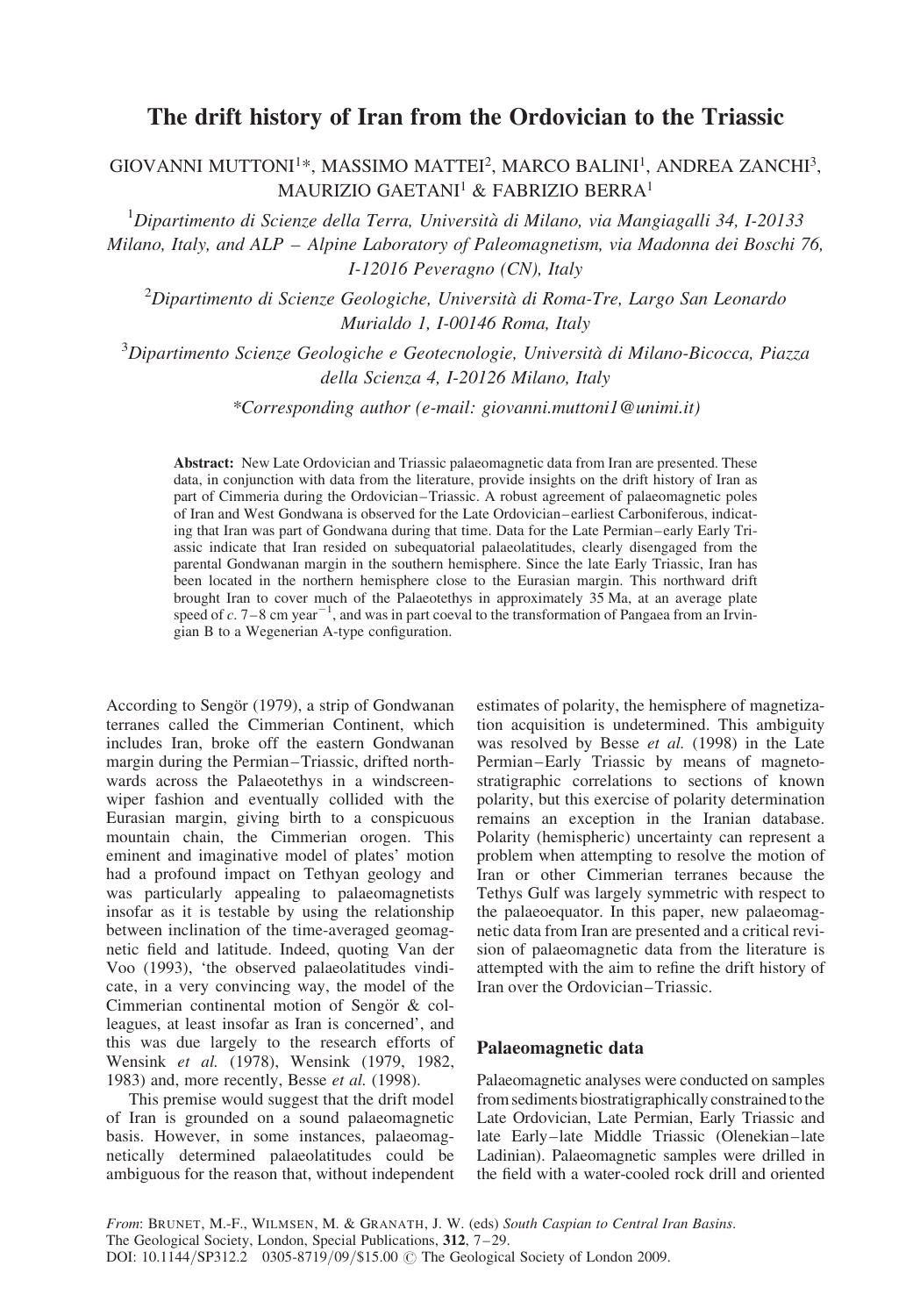with a magnetic compass. All samples were thermally demagnetized and measured after each heating step on a 2G Enterprises dc SQUID (superconducting quantum interference device) cryogenic magnetometer located in a shielded room at the Alpine Laboratory of Paleomagnetism of Peveragno, Italy. An average of  $50^{\circ}$ C steps from room temperature to a maximum of  $680^{\circ}$ C were adopted. The component structure of the natural remanent magnetization (NRM) was monitored after each demagnetization step by means of vector end-point demagnetization diagrams (Zijderveld 1967), and steps of  $25-10$  °C were adopted close to critical unblocking temperatures. Magnetic components were obtained by standard least-square analysis (Kirschvink 1980) on linear portions of the demagnetization paths and plotted on equal-area projections. Standard Fisher (1953) statistics was applied to calculate site mean directions. Inclination-only statistics (McFadden & Reid 1982) were occasionally applied to sites characterized by declination scattering. The magnetic mineralogy of rocks was studied by means of isothermal remanent magnetization (IRM) acquisition curves, thermal decay of a three-component IRM (Lowrie 1990) acquired in 2.5 T (high), 0.5 T (medium) and 0.15 T (low) fields, or simply by

analysis of the maximum unblocking temperatures of the NRM.

## Upper Ordovician Shirgesht Formation, Anarak

A well-exposed Ordovician–Permian section crops out to the east of the town of Anarak at the edge of the Kavir loot (Sharkovski et al. 1984). The sampled site (Fig. 1, site IR12;  $33.18^{\circ}$ N,  $53.89^{\circ}$ E) is located at the base of lithological interval 3 of Sharkovski et al. (1984) and consists of strata dipping to the SW by  $60-70^\circ$ . They include red bioclastic sandy–silty limestones, silty marls and red shales pertaining to the first marine intercalation of the Shirgesht Formation. Schallreuter et al. (2006) attributed this interval to the Late Ordovician based on ostracoda biostratigraphy. Deformation in this general area took place broadly during the Mesozoic. The Neo-Cimmerian event is clearly recorded by a strong angular unconformity, metamorphism and the emplacement of magmatic bodies occurring between the Middle– Late Jurassic and the beginning of the Cretaceous. The possible occurrence of Late Triassic



Fig. 1. Structural sketch map of Iran with palaeomagnetic sites discussed in the text indicated. Modified after Angiolini et al. (2007).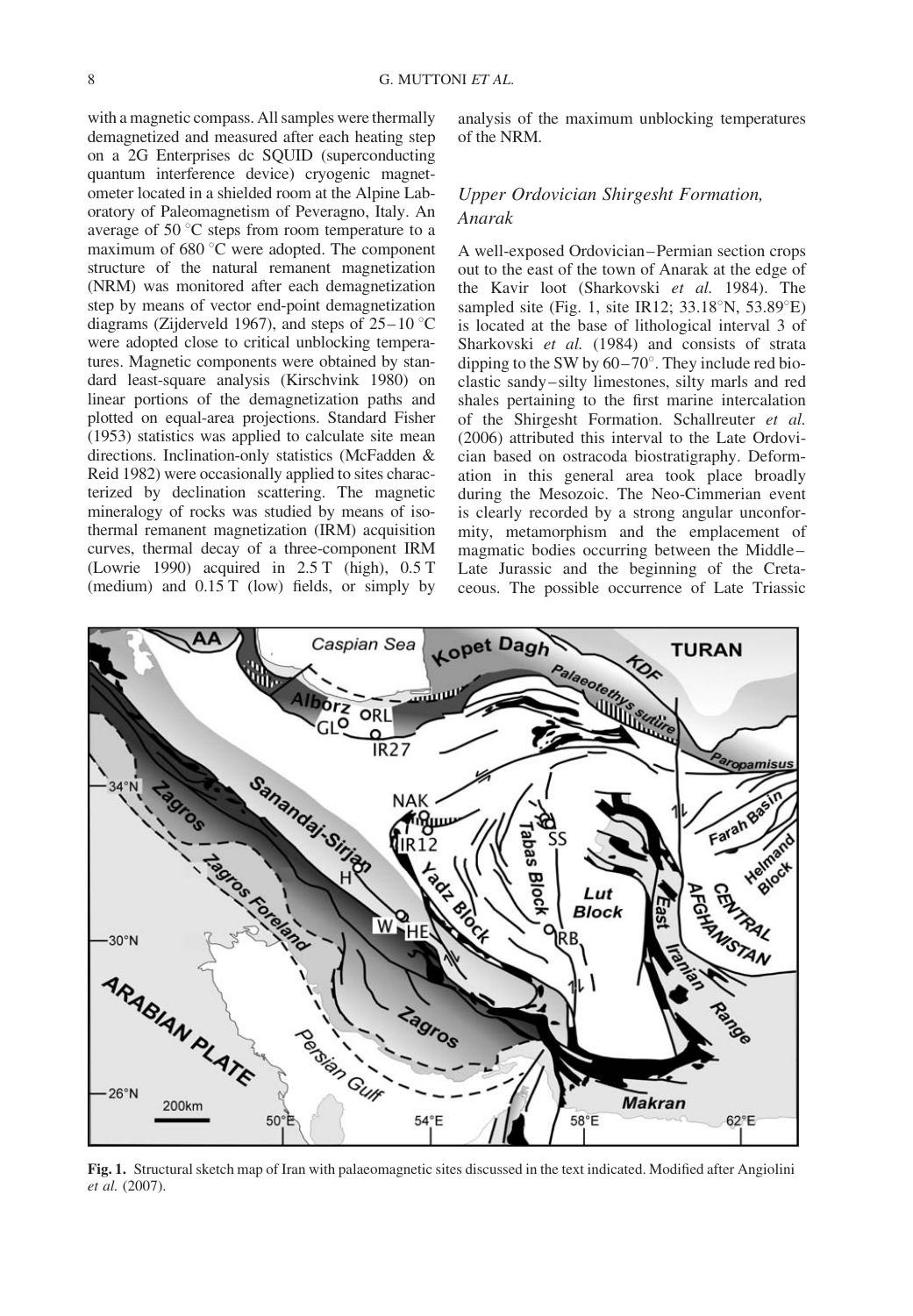Eo-Cimmerian compression is discussed by Zanchi et al. (2009b).

A total of 19 samples have been cored in the field, yielding 28 standard  $(c. 11 \text{ cm}^3)$  specimens for palaeomagnetic analyses. Isothermal remanent magnetization acquisition curves show the occurrence of a high coercivity magnetic phase with a tendency to saturate only in fields higher than about 1.5 T (Fig. 2A, left panel). Thermal decay of the NRM shows that this phase consists essentially of hematite characterized by a narrow spectrum of maximum unblocking temperatures around approximately  $660-680$  °C (Fig. 2A, right panel). Most of the samples show the presence of pervasive A components with northerly and steep down directions in *in situ* co-ordinates (declination (Dec.) =  $2.1^{\circ}E$ , inclination (Inc.) =  $54.3^{\circ}$ , Fisher precision parameter  $(k) = 79.9$ , Fisher angle of halfcone of 95% confidence about the mean direction  $(\alpha_{95}) = 3.3^{\circ}$  isolated between room temperature and approximately  $175 \degree C$  (Fig. 3A, B and Table 1). These components are rather well defined (overall mean angular deviation  $(MAD) = 2.2^{\circ}$ , standard deviation  $(St) = 2.1^{\circ}$  and are broadly aligned along a recent geocentric axial dipole (GAD) field direction (GAD inclination  $= 52^{\circ}$ ). In the temperature range between about 200 and  $c. 675$  °C, characteristic C components are observed trending to the origin of the demagnetization axes with well-defined directions (overall  $MAD = 4.7^{\circ}$ ,  $St = 2.1^{\circ}$ ) oriented northeasterly and steeply down, which, upon correction for bedding tilt, become westerly and steeply down (Dec.  $= 263.0^{\circ}E$ , Inc.  $= 51.8^{\circ}$ ,  $k = 47.2$ ,  $\alpha_{95} = 4.2^{\circ}$ ; Fig. 3A, B and Table 1). No field test is available to constrain the age of these C components, which are nonetheless regarded as primary (Late Ordovician) based on palaeomagnetic poles analysis, as discussed in the next section.

#### Upper Permian Aruh laterite

A lateritic residual profile crops out near the Aruh village in the Alborz Mountains of north Iran (Fig. 1, site IR27;  $35.66^{\circ}N$ ,  $52.40^{\circ}E$ ). Age, chemical composition, palaeomagnetic properties and palaeogeographic implications of this residual profile and similar deposits from other Cimmerian units are discussed in Muttoni et al. (submitted). In brief, this profile is Late Permian in age, and is comprised between the carbonate platform limestones of the Ruteh Formation of Middle Permian (Capitanian) age and the carbonate platform limestones of the Elikah Formation of early Early Triassic (Induan) age (Gaetani et al. 2009 and references therein). The lowermost part of the profile consists of approximately 1 m of quartz-rich conglomerates and quartz arenites in a red shaly matrix, overlain by c. 16 m of yellowish–brown laminated marls and fine-grained oolitic limestones. A laterally discontinuous 3–5 m-thick red–brown, fine-grained and massive bed overturned and dipping to the north by approximately  $77^{\circ}$  is present in this interval, and will hereafter be referred to as Aruh laterite. At the top, the residual profile grades into the marls and limestones of the basal Elikah Formation. Deformation in this general area took place essentially during the Cenozoic (e.g. Allen et al. 2003), although the effects of older deformational phases since the Late Triassic–Early Jurassic Eo-Cimmerian orogeny cannot be excluded. The studied site is located along the southern flank of a late Cenozoic anticline, which is crossed by the Mosha Fault, an active left-lateral strike-slip fault with large displacement (Allen et al. 2003).

A total of 18 samples have been cored in the field in the Aruh laterite, yielding an equivalent amount of approximately  $11 \text{ cm}^3$  specimens for palaeomagnetic analyses. The Aruh laterite contains hematite of chemical origin that carries essentially two (and rarely three) magnetic components. Components oriented broadly along a recent GAD field direction in in situ co-ordinates dominate from room temperature up to about 250  $\degree$ C. Characteristic C components (MAD =  $4.7^{\circ}$ , St =  $3.5^{\circ}$ ) are isolated in the  $c. 350-620$  °C temperature range. These are orientated essentially west and up in in situ co-ordinates, or NW and very shallow upon correction for bedding tilt (Dec.  $= 331.8^{\circ}E$ , Inc.  $= -1.3^{\circ}$ ,  $k = 18.5$ ,  $\alpha_{95} = 10.4^{\circ}$ ; Table 1) (see in Muttoni et al., submitted, for additional information). No field test is available to constrain the age of these C components, but, as for data from the Shirgesht Formation, we propose a primary (Late Permian) age of magnetization based on palaeogeographic considerations as discussed in the following section and in Muttoni et al. (submitted).

#### Lower Triassic Sorkh Shale, Tabas

Thin-bedded reddish oolitic–bioclastic limestones and marly limestones pertaining to the Sorkh Shale are exposed in the Shotori Range near the town of Tabas (Fig. 1, site SS). These sediments are Early Triassic in age (Brönnimann et al. 1973) and have previously been studied for palaeomagnetism by Wensink (1982). In this same area we sampled two sites, namely IR34 (33.29°N, 57.37°E) and IR35 (33.37°N, 57.25°E), which yielded 19 and 21 standard  $c$ . 11 cm<sup>3</sup> specimens for palaeomagnetic analyses, respectively. At both sites bedding attitude is highly variable, with strata dipping to the SE by approximately  $60-85^\circ$ at site IR34, and to the SSW by approximately  $55-75^\circ$  at site IR35. Both sites are located along the northern branch of the North–South Nayband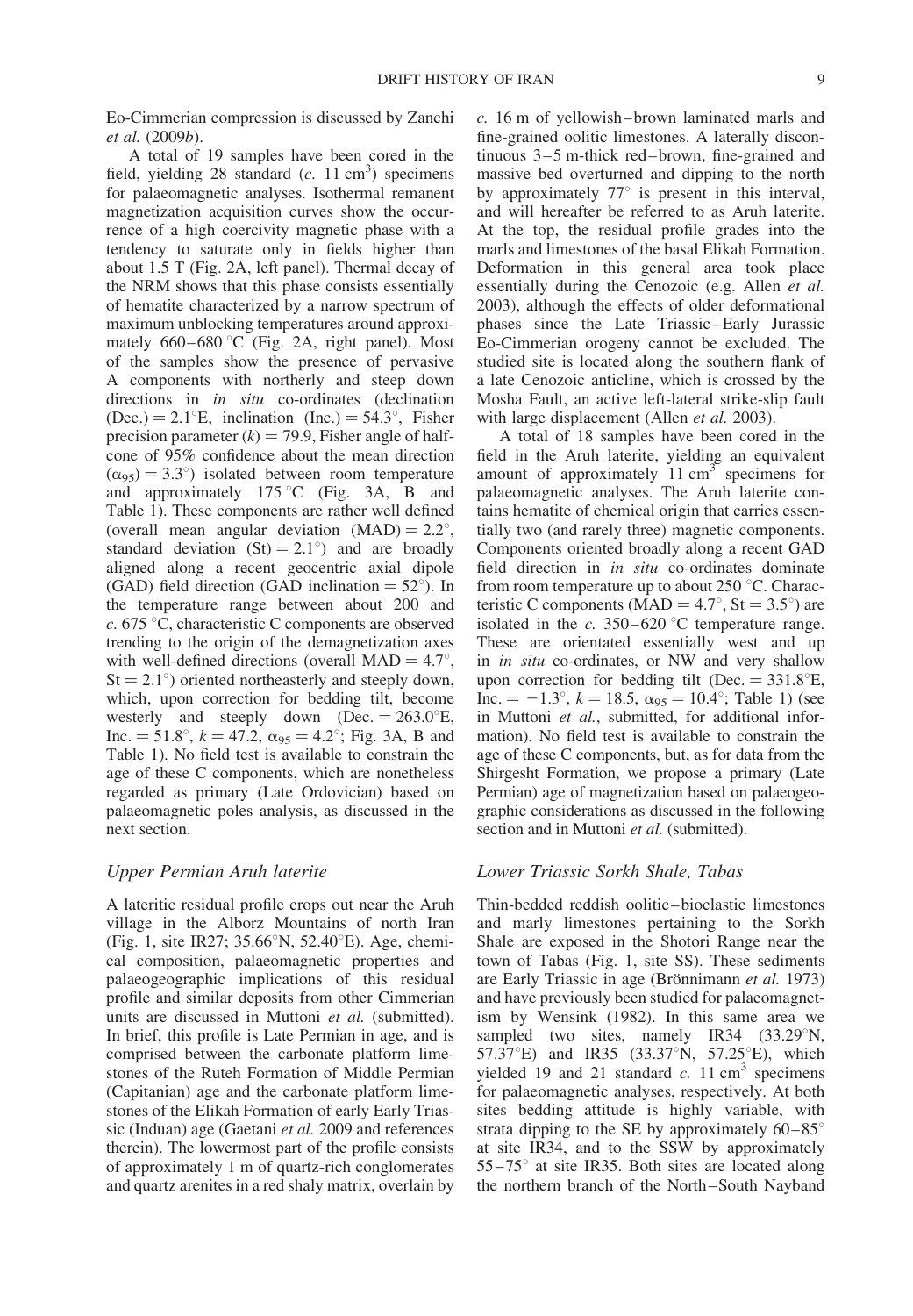

Fig. 2. Rock magnetic experiments on representative samples from this study. (A) Isothermal remanent magnetization (IRM) acquisition curve of sample IR12-14 from Upper Ordovician site IR12 (left panel) and histogram of maximum unblocking temperatures of the natural remanent magnetization (NRM) of samples from site IR12 (right panel). (B) Thermal decay of a three-component IRM (Lowrie 1990) acquired in 2.5 T (high), 0.5 T (medium) and 0.15 T (low) fields in samples from sites IR34 and IR35 from the Lower Triassic Sorkh Shale. (C) Thermal decay of a three-component IRM (same as in (C)) of samples from sites IR02 and IR04 from late Early Triassic (Olenekian) nodular limestones from Nakhlak; histograms of maximum unblocking temperatures of the NRM of samples from sites IR03 and IR17 (left panel), and IR01 and IR05 (right panel), from volcanoclastic sandstones from Nakhlak.

Fault, an active dextral strike-slip structure associated with complex folding.

Thermal decay of the three-component IRM show that samples from both sites contain essentially hematite with maximum unblocking temperatures approaching c.  $680^{\circ}$ C; medium–high coercivity minerals with unblocking temperatures around  $150-200$  °C are also present and interpreted as iron hydroxide phases (Fig. 2B). Thermal decay of the NRM reveals the presence in most of the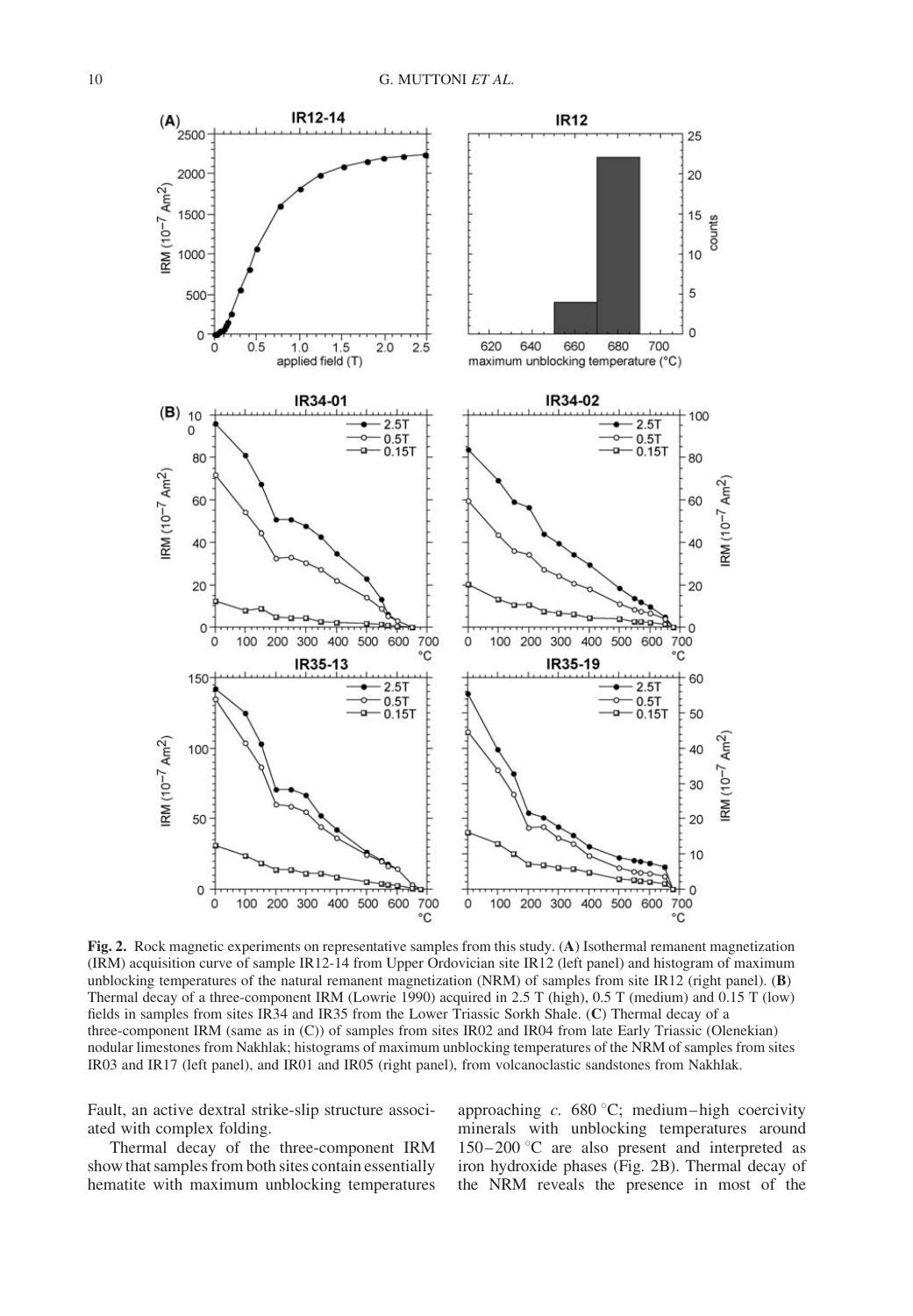

Fig. 2. Continued.

samples from site IR34 of A component directions  $(MAD = 5.6^{\circ}, \text{St} = 2.1^{\circ})$  isolated between approximately 100 and 320 $^{\circ}$ C. These are oriented northerly and steep down in in situ co-ordinates  $(Dec. = 351.3^{\circ}E, \text{ Inc.} = 55.9^{\circ}, \text{ } k = 46.7, \text{ } \alpha_{95} =$  $5.7^{\circ}$ ), and are distributed broadly around a recent GAD field direction (GAD inclination  $= 53^{\circ}$ ). In samples from site IR35, similar components  $(MAD = 5.4^{\circ}, St = 2.1^{\circ})$  with *in situ* GAD-aligned directions (Dec. = 4.6°E, Inc. = 48.3°,  $k = 99.3$ ,  $\alpha_{95} = 3.6^{\circ}$  are present between room temperature

and approximately 250  $\degree$ C (Fig. 4A, B and Table 1). Removal of these A components reveals the presence of characteristic C components isolated between approximately 450 and  $650^{\circ}$ C at site IR34  $(MAD = 2.5^{\circ}, St = 1.1^{\circ})$ , and approximately 525– 660 °C at site IR35 (MAD =  $2.6^{\circ}$ , St =  $1.3^{\circ}$ ). The boundary between low-temperature A and hightemperature C components at both sites is frequently transitional, with directions moving along smallcircle paths. The C components at both sites show high degrees of dispersion, but, after correction for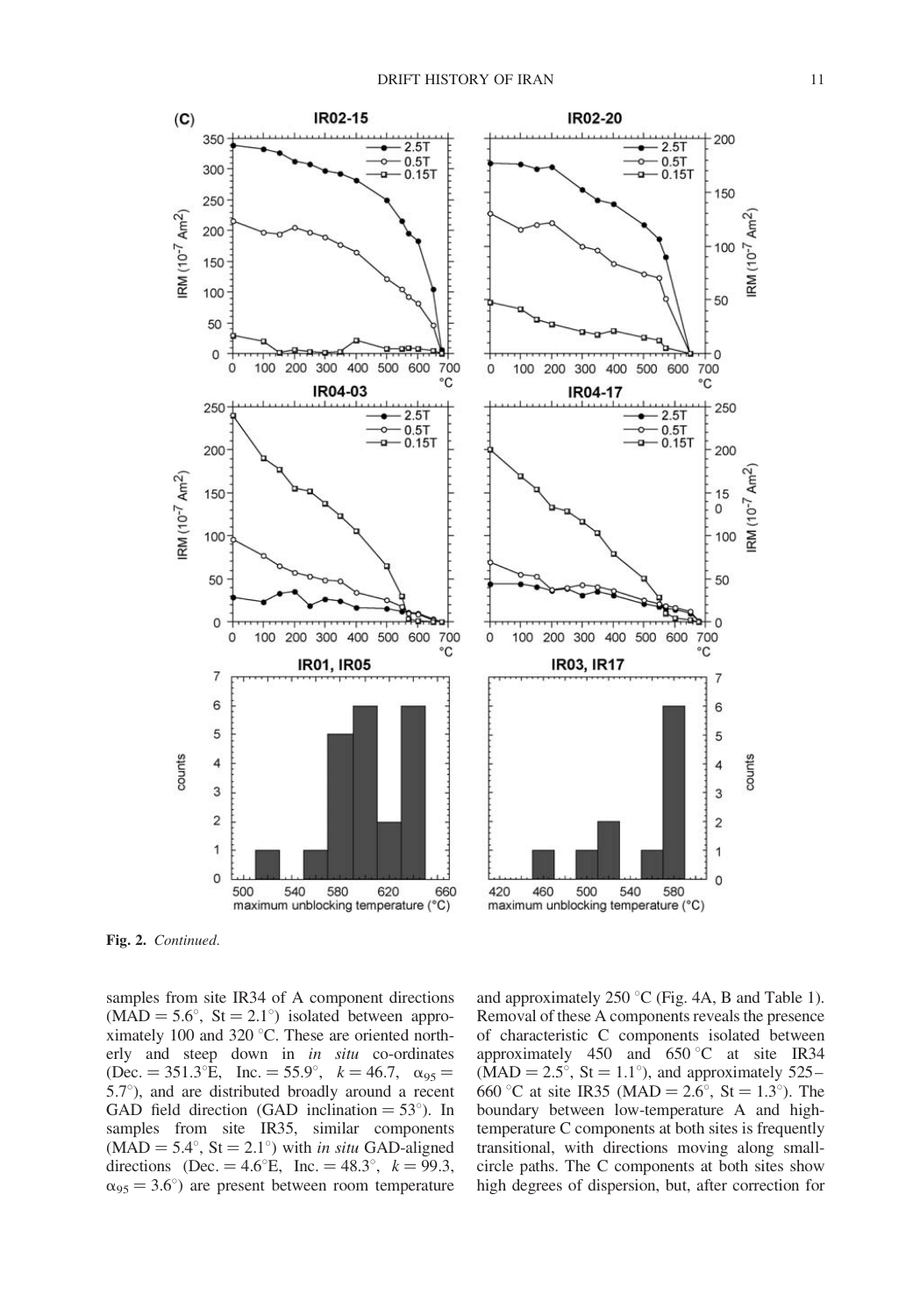

Fig. 3. Palaeomagnetic data from the Upper Ordovician Shirgesht Formation of site IR12. (A) Vector end-point demagnetization diagrams of samples IR12-01 and IR12-12B. Closed symbols are projections onto the horizontal plane and open symbols onto the vertical plane in in situ (geographical) co-ordinates. Demagnetization temperatures are expressed in  ${}^{\circ}C$ . (B) Equal-area projections before (in situ) and after bedding tilt correction of the A and C component directions. Closed symbols are projections onto the lower hemisphere and open symbols onto the upper hemisphere.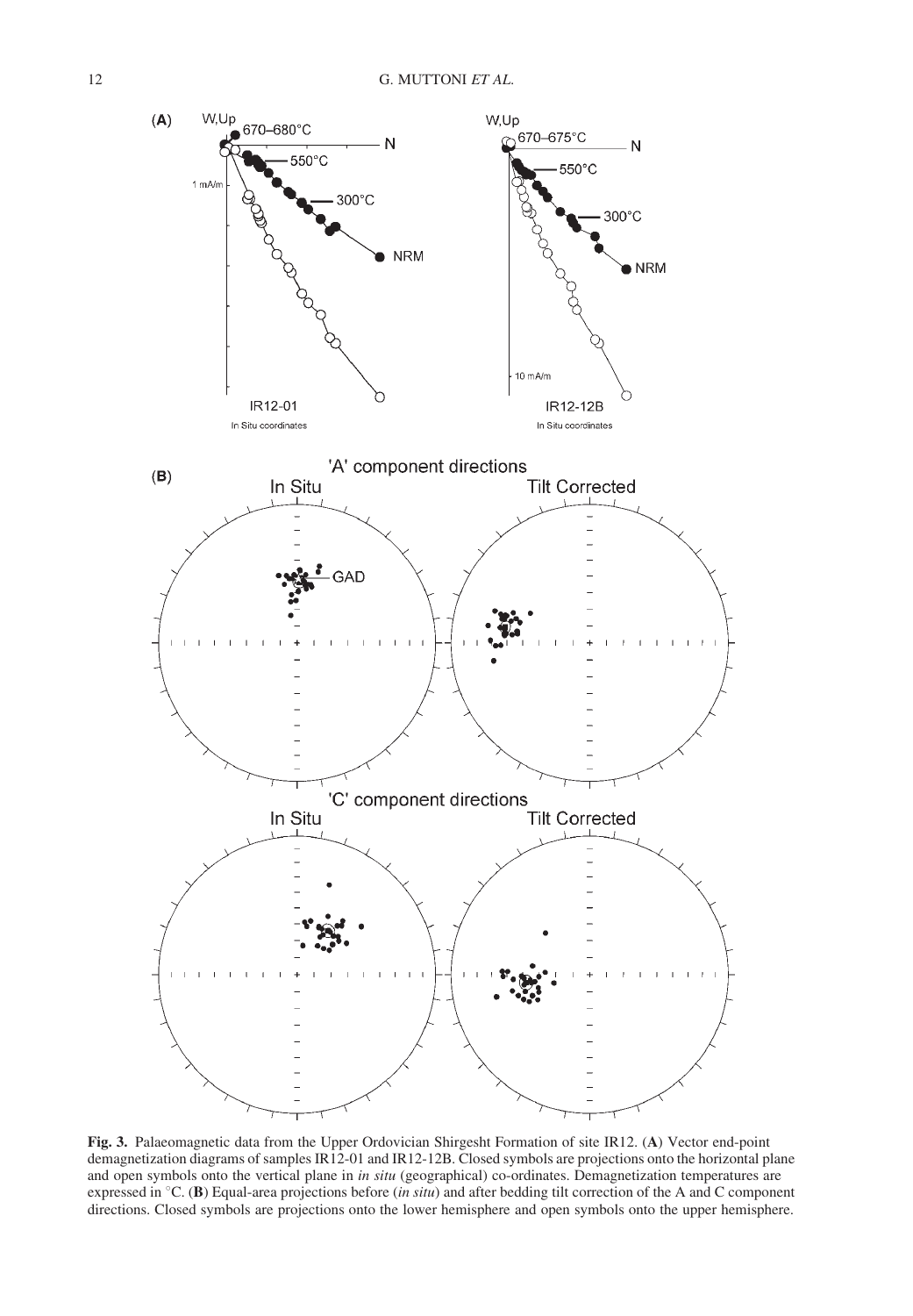| Comp.          | T.unblock                                                                        | $\boldsymbol{N}$ | In situ          |               |              |                                                                                   |                  | Tilt corrected |              |                |  |  |  |
|----------------|----------------------------------------------------------------------------------|------------------|------------------|---------------|--------------|-----------------------------------------------------------------------------------|------------------|----------------|--------------|----------------|--|--|--|
|                |                                                                                  |                  | $\boldsymbol{k}$ | $\alpha_{95}$ | <b>MGDEC</b> | <b>MGINC</b>                                                                      | $\boldsymbol{k}$ | $\alpha_{95}$  | <b>MBDEC</b> | <b>MBINC</b>   |  |  |  |
|                | IR12 - Anarak (33.18°N, 53.89°E), Shirgesht Formation, Upper Ordovician          |                  |                  |               |              |                                                                                   |                  |                |              |                |  |  |  |
| A              | c. $030 - 175$                                                                   | 24               | 79.9             | 3.3           | 2.1          | 54.3                                                                              | 78.1             | 3.4            | 280.5        | 38.0           |  |  |  |
| $\mathcal{C}$  | $c. 200 - 675$                                                                   | 26               | 52.6             | 3.9           | 35.0         | 58.2                                                                              | 47.2             | 4.2            | 263.0        | 51.8           |  |  |  |
|                |                                                                                  |                  |                  |               |              | IR27 - Aruh Laterite (35.66°N, 52.40°E), Upper Permian (Muttoni et al. submitted) |                  |                |              |                |  |  |  |
| A              | $c. 100 - 250$                                                                   | 8                | 134.2            | 4.8           | 2.7          | 52.9                                                                              | 134.7            | 4.8            | 198.0        | 23.7           |  |  |  |
| B1             | $c. 100 - 325$                                                                   | $\overline{4}$   | 70.3             | 11.0          | 299.9        | 81.9                                                                              | 70.3             | 11.0           | 199.7        | $-10.4$        |  |  |  |
| $\mathcal{C}$  | $c. 350 - 620$                                                                   | 12               | 18.5             | 10.4          | 265.1        | $-47.8$                                                                           | 18.5             | 10.4           | 331.8        | $-1.3$         |  |  |  |
| $IR34 -$       | Tabas (33.29°N, 57.37°E), Sorkh Shale, Lower Triassic                            |                  |                  |               |              |                                                                                   |                  |                |              |                |  |  |  |
| А              | c. $100 - 320$                                                                   | 15               | 46.7             | 5.7           | 351.3        | 55.9                                                                              | 41.1             | 6.0            | 105.5        | 53.1           |  |  |  |
| $\mathcal{C}$  | $c.450 - 650$                                                                    | 12               | 9.4              |               |              | $21.0 \pm 15.6$                                                                   | 25.3             |                |              | $20.3 \pm 9.2$ |  |  |  |
| $IR35 -$       | Tabas (33.37°N, 57.25°E), Sorkh Shale, Lower Triassic                            |                  |                  |               |              |                                                                                   |                  |                |              |                |  |  |  |
| A              | c. $030 - 250$ 17                                                                |                  | 99.3             | 3.6           | 4.6          | 48.3                                                                              | 58.7             | 4.7            | 211.1        | 60.3           |  |  |  |
| $\mathcal{C}$  | $c. 525 - 660$                                                                   | 15               | 16.1             |               |              | $61.9 + 9.8$                                                                      | 52.2             |                |              | $15.4 \pm 5.3$ |  |  |  |
|                | IR34 and IR35 combined (inclination only statistics)                             |                  |                  |               |              |                                                                                   |                  |                |              |                |  |  |  |
| $\mathcal{C}$  | $c.450 - 660$ 27                                                                 |                  | 4.3              |               |              | $43.4 + 15.2$                                                                     | 36.5             |                |              | $17.6 \pm 4.6$ |  |  |  |
|                |                                                                                  |                  |                  |               |              |                                                                                   |                  |                |              |                |  |  |  |
|                | IR01 – Nakhlak (33.53 $\degree$ N, 53.84 $\degree$ E), Alam Formation, Olenekian |                  |                  |               |              |                                                                                   |                  |                |              |                |  |  |  |
| A              | $c. 100 - 450$ 17                                                                |                  | 30.6             | 6.6           | 10.8         | 45.6                                                                              | 30.5             | 6.6            | 9.9          | $-11.1$        |  |  |  |
| B1             | $c.450 - 600$                                                                    | 6                | 8.1              | 25.1          | 182.3        | $-27.1$                                                                           | 8.1              | 25.1           | 182.1        | 29.5           |  |  |  |
|                | IR02 – Nakhlak (33.53 $\degree$ N, 53.84 $\degree$ E), Alam Formation, Olenekian |                  |                  |               |              |                                                                                   |                  |                |              |                |  |  |  |
| A              | c. $030 - 350$ 19                                                                |                  | 257.0            | 2.1           | 0.0          | 50.6                                                                              | 262.9            | 2.1            | 9.5          | $-13.9$        |  |  |  |
| $\mathcal{C}$  | c. $450 - 675$                                                                   | -11              | 35.8             | 7.7           | 167.2        | 74.9                                                                              | 33.0             | 8.1            | 37.7         | 33.7           |  |  |  |
|                | IR04 – Nakhlak (33.58°N, 53.83°E), Alam Formation, Olenekian                     |                  |                  |               |              |                                                                                   |                  |                |              |                |  |  |  |
| A              | c. $030 - 300$                                                                   | - 11             | 12.0             | 13.7          | 358.4        | 49.4                                                                              | 12.0             | 13.7           | 280.8        | 59.5           |  |  |  |
| $\mathcal{C}$  | $c.450 - 665$                                                                    | -14              | 38.2             | 6.5           | 184.5        | $-4.7$                                                                            | 33.9             | 6.9            | 169.5        | $-41.3$        |  |  |  |
|                | IR02 and IR04 combined (inclination only statistics)                             |                  |                  |               |              |                                                                                   |                  |                |              |                |  |  |  |
| $\mathsf{C}$   | c. $450 - 675$                                                                   | 25               |                  |               |              |                                                                                   | 29.0             |                |              | $37.4 \pm 5.4$ |  |  |  |
|                |                                                                                  |                  |                  |               |              | $IR03 - Nakhlak (33.54°N, 53.84°E),$ Alam Formation, lower-middle Anisian         |                  |                |              |                |  |  |  |
| A              | c. $100 - 300$                                                                   | -12              | 137.0            | 3.7           | 355.1        | 51.2                                                                              | 136.6            | 3.7            | 0.4          | $-11.1$        |  |  |  |
| B1             | c. $325 - 510$                                                                   | $\overline{4}$   | 84.3             | 10.1          | 17.2         | $-20.5$                                                                           | 84.2             | 10.1           | 61.2         | $-79.3$        |  |  |  |
|                |                                                                                  |                  |                  |               |              | $IR17$ – Nakhlak (33.54°N, 53.84°E), Alam Formation, lower–middle Anisian         |                  |                |              |                |  |  |  |
| A              | c. $100 - 300$ 18                                                                |                  | 54.2             | 4.7           | 6.4          | 47.5                                                                              | 45.0             | 5.2            | 18.3         | $-6.5$         |  |  |  |
| B1             | c. $250 - 450$                                                                   | 10               | scattered        |               |              |                                                                                   |                  |                |              |                |  |  |  |
| B <sub>2</sub> | $c.450 - 570$                                                                    | 7                | 41.8             | 9.4           | 187.7        | 37.7                                                                              | 43.6             | 9.2            | 110.5        | 60.2           |  |  |  |
|                |                                                                                  |                  |                  |               |              |                                                                                   |                  |                |              |                |  |  |  |
|                |                                                                                  |                  |                  |               |              | $IR05$ – Nakhlak (33.56°N, 53.83°E), Ashin Formation, upper Ladinian              |                  |                |              |                |  |  |  |
| А              | c. $100 - 600$ 19                                                                |                  | 117.4            | 3.1           | 2.2          | 55.3                                                                              | 56.8             | 4.5            | 18.7         | $-4.0$         |  |  |  |

Table 1. Palaeomagnetic mean directions from this study

Comp., palaeomagnetic component; T.unblock, median values of component unblocking temperature (in  $^{\circ}$ C); N, number of standard 11 cm<sup>3</sup> specimens;  $k$ ,  $\alpha_{95}$ , Fisher (1953) precision parameter and angle of half-cone of 95% confidence about the mean direction, respectively; MGDEC, MGINC, mean geographical (in situ) declination and inclination, respectively; MBDEC, MBINC, mean bedding (tilt corrected) declination and inclination, respectively.

bedding tilt, their inclination values tend to cluster around a mean of  $20.3^{\circ} \pm 9.2^{\circ}$  at site IR34 and  $15.4^{\circ} \pm 5.3^{\circ}$  at site IR35, with the precision parameter k increasing by a factor of 2.7 and 3.2, respectively (Fig. 4B and Table 1). Combining C components from both sites results in a clustering of their inclination values around an overall mean of  $17.6^{\circ}$  + 4.6° after correction for bedding tilt, with the precision parameter increasing by a factor of 8.5 (Fig. 4C and Table 1). C components are therefore regarded as pre-folding in age. The dispersion in declination values that persists in bedding co-ordinates is probably owing to uncertainties in the (simple) tilting correction applied and hence in the assumed deformation history of these highly deformed and fault-bounded outcrops.

## Lower–Middle Triassic Alam and Ashin formations, Nakhlak

A sedimentary sequence, late Early–late Middle Triassic (Olenekian–late Ladinian) in age, is exposed in the Nakhlak area of Central Iran (Fig. 1, site NAK;  $c$ . 33.55°N,  $c$ . 53.84°E). Six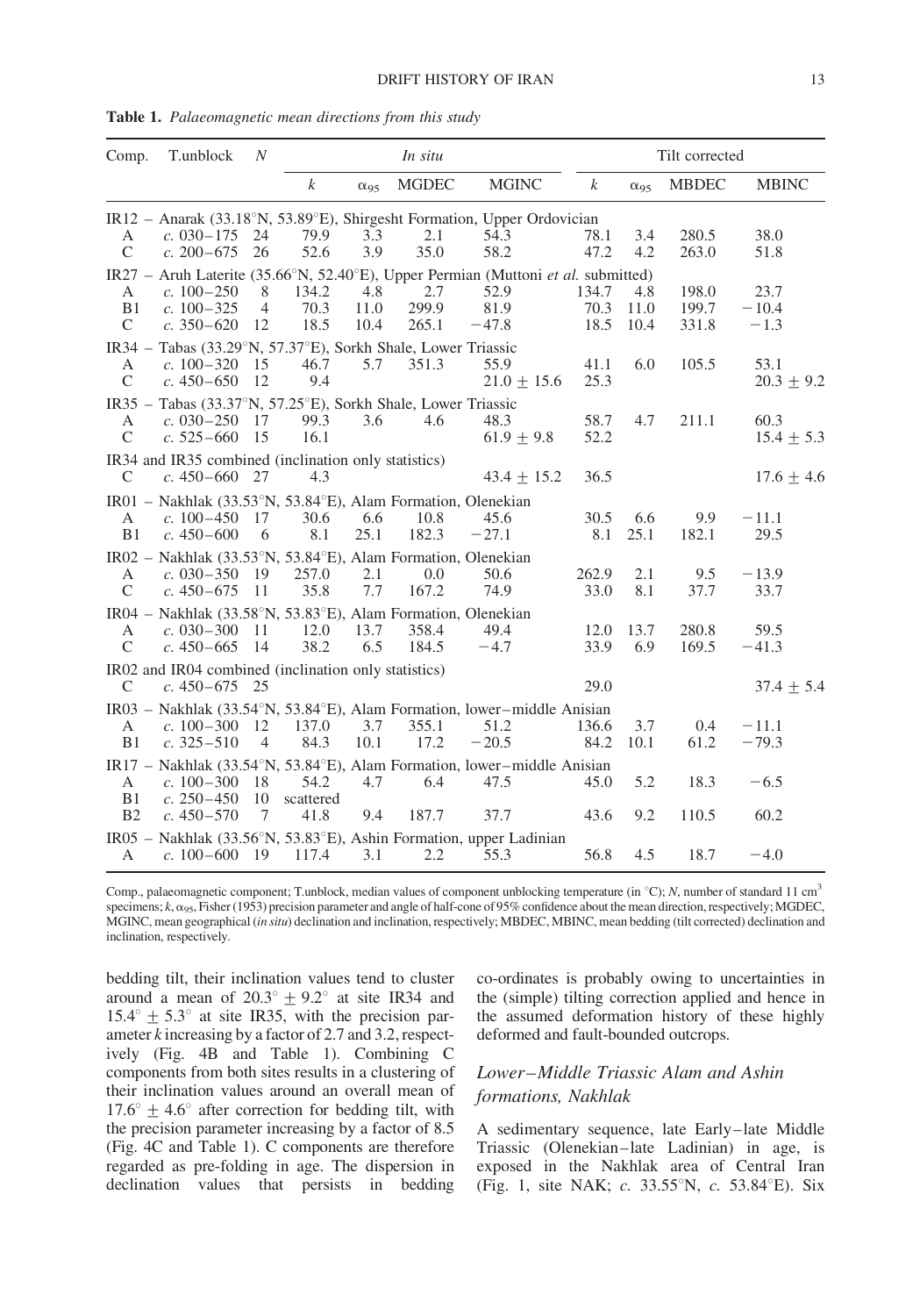

Fig. 4. Palaeomagnetic data from the Lower Triassic Sorkh Shale of sites IR34 and IR35. (A) Vector end-point demagnetization diagrams of representative samples from both sites. Closed symbols are projections onto the horizontal plane and open symbols onto the vertical plane in in situ (geographical) co-ordinates. Demagnetization temperatures are expressed in  $\degree C$ . (B) Equal-area projections before (*in situ*) and after bedding tilt correction of the A and C component directions at both sites; the C components are scattered in declination but show sign of clustering in inclination after correction for bedding tilt. Closed symbols are projections onto the lower hemisphere and open symbols onto the upper hemisphere. (C) Equal-area projections before (in situ) and after bedding tilt correction of the C component directions of both sites; an improvement in inclination clustering after correction for bedding tilt is evident. Symbols as in (B).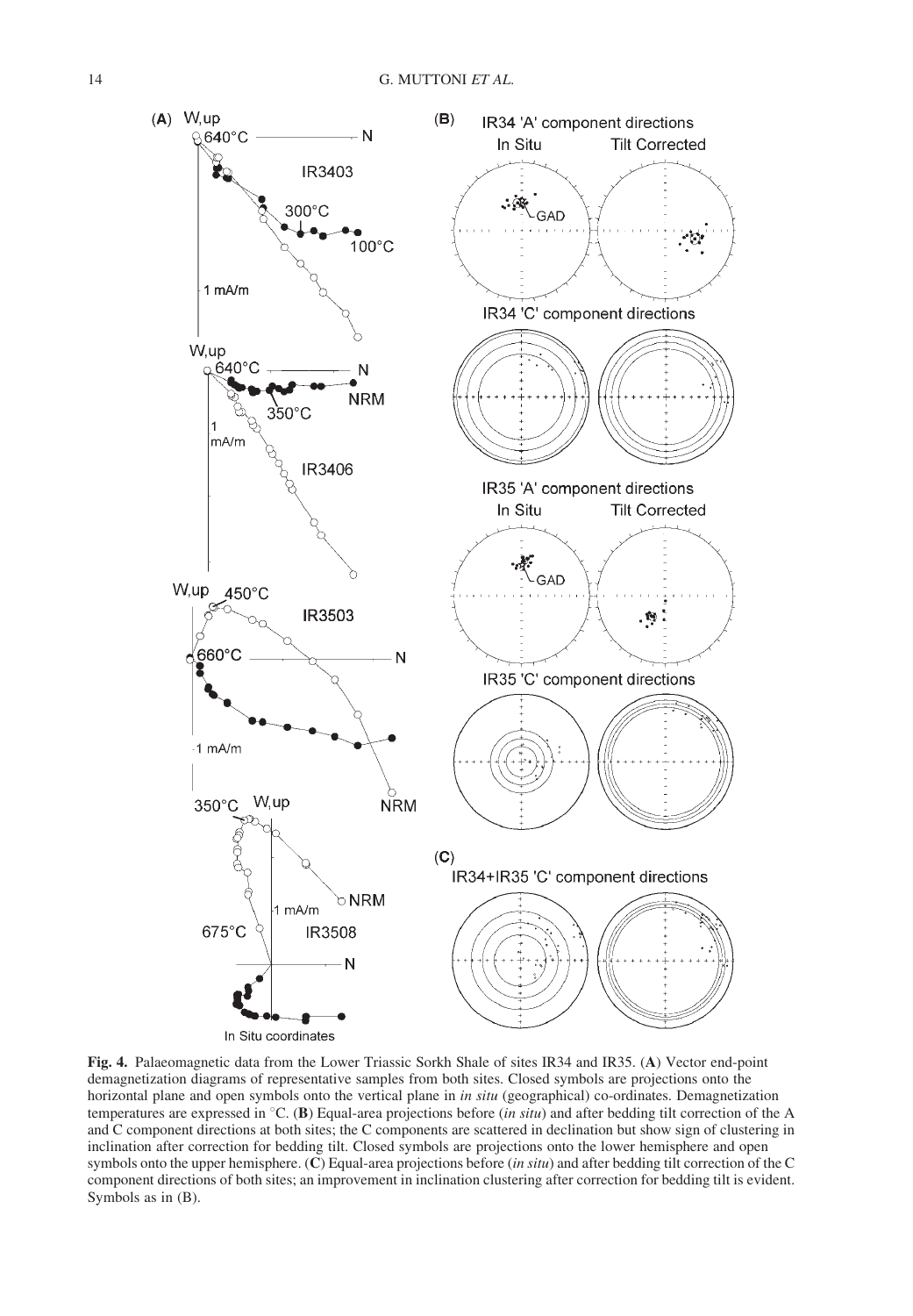sites (IR01, IR02, IR04, IR03, IR17 and IR05) have been sampled in stratigraphic order from the sequence base to top (Fig. 5A), yielding a total of 109 samples (115 standard,  $c$ . 11 cm<sup>3</sup>, specimens) for palaeomagnetic analyses. The sampled units belong to a geologically complex structure consisting of a WNW–ESE-trending fold-and-thrust belt. Strata at sampling sites generally dip to the NNE by approximately  $50^{\circ} - 70^{\circ}$ , except for site IR04 where strata dip to the SW by approximately  $50^\circ$ . Gently dipping strata of Upper Cretaceous–Palaeogene limestones and red sandstones unconformably cover the deformed Triassic succession (Zanchi et al. 2009a). Palaeomagnetic sites consist of volcanoclastic fine-grained sandstones and siltstones, except for sites IR02 and IR04 which consist of reddish nodular limestones. Sites IR01, IR02, IR04, IR03 and IR17 are located in the upper Lower–lower Middle Triassic (Olenekian–middle Anisian) Alam Formation. In particular, sites IR02 and IR04 are located in the Red Nodular Limestone of the Alam Formation, dated to the Olenekian using ammonoid biostratigraphy (Balini et al. 2009). Site IR05 is located in the lower part of the Ashin Formation of late Middle Triassic (late Ladinian) age (Balini et al. 2009).

These samples contain magnetite and/or hematite in variable proportions. In samples from site IR02, hematite dominates with a narrow spectrum of maximum unblocking temperatures approaching approximately  $680^{\circ}$ C, as visible in the thermal decay of the medium–high coercivity components of the IRM (Fig. 2C, samples IR02-15 and IR02-20). In samples from sites IR04, maximum unblocking temperatures consistent with both magnetite ( $c. 570 \degree C$ ) and hematite coexist, as visible in the thermal decay of the low and medium–high coercivity components of the IRM, respectively (Fig. 2C, samples IR04-03 and IR04-17). Analysis of the maximum unlocking temperatures of the NRM seems also to suggest the coexistence of magnetite and hematite in samples from sites IR01 and IR05, whereas samples from sites IR03 and IR17 appear dominated by magnetite (Fig. 2C, lower panels).

Palaeomagnetic components have been grouped into four categories labelled A, B1, B2 and C. Components A, B1 and B2 are regarded as postdepositional overprints of different origin and age, whereas the characteristic C components are tentatively regarded as primary (syn-depositional) in age, as discussed later. Most of the samples from all sites show the presence of pervasive A components  $(MAD = 3.5^{\circ}, St = 2.6^{\circ})$  with northerly and steeply down directions in in situ co-ordinates, isolated from room temperature–100  $\degree$ C to approximately 300–450 °C, occasionally up to about 600 °C (Figs 5B & 6 and Table 1). The A component

directions are clearly grouped around a recent GAD field direction in in situ co-ordinates (Fig. 5C). The overall mean of  $N = 6$  sites (Dec. = 2.3°E, Inc.  $= 50.1^{\circ}$ ,  $k = 263$ ,  $\alpha_{95} = 4.1^{\circ}$  is statistically undistinguishable from the local GAD inclination of  $53^\circ$ . Upon correction for bedding tilt, the sites' mean directions become scattered, the overall precision parameter  $k$  reducing by a factor of 42 (Fig. 5C).

Removal of these A components reveals the presence in samples from sites IR02 and IR04 of characteristic C component directions  $(MAD = 7.0^{\circ})$ ,  $St = 3.9^{\circ}$ ) isolated between approximately 400 and  $675$  °C, and trending to the origin of the demagnetization axes (Figs 5B  $& 6$  and Table 1). At site IR04 these C components show dual polarity. The C component site mean directions are 99.7° apart along a great circle in in situ co-ordinates, and after correction for bedding tilt they tend to cluster, reducing their great-circle separation to  $38.5^{\circ}$  (Fig. 5D). Inclination-only statistics applied to C components from both sites resulted in a clustering of their inclination values around an overall mean of  $37.4^{\circ} + 5.4^{\circ}$  after correction for bedding tilt (Fig. 5D and Table 1).

Finally, B1 and B2 component directions were also observed in samples from sites IR01, IR03 and IR17 in the  $c. 250-600$  °C temperature range after removal of the A components (Figs 5B & 6 and Table 1). At site IR01, the B1 components in in situ co-ordinates are quasi-antipodal to the in situ A components found in the same site at lower temperatures (Fig. 5B). These B1 components may thus represent recent overprints of reverse polarity. For samples from sites IR03 and IR17, the B1 components are more obscure and difficult to interpret. They are not compatible with recent field directions in in situ co-ordinates, and their site mean directions show no sign of clustering upon correction for bedding tilt. At site IR17, removal of these B1 components reveals the presence of B2 components with a tilt-corrected mean inclination value of  $60.2^{\circ}$  ( $\alpha_{95} = 9.2^{\circ}$ ; Table 1) that is significantly different from, and hence apparently inconsistent with, the inclination values of the characteristic C components isolated at sites IR02 and IR04 (average inclination of  $37.4^{\circ}$ ).

In conclusion, post-depositional remagnetization events of thermochemical origin pervasively overprinted all volcaniclastic sandstone and siltstone samples, generating recent GAD-aligned A components and possibly also scattered B1 and B2 components. Nodular limestones at sites IR02 and IR04 survived overprinting, showing apparently pre-folding C components that are possibly primary (syn-depositional) in age. The dispersion in their site mean declination values that persists after correction for bedding tilt is probably due to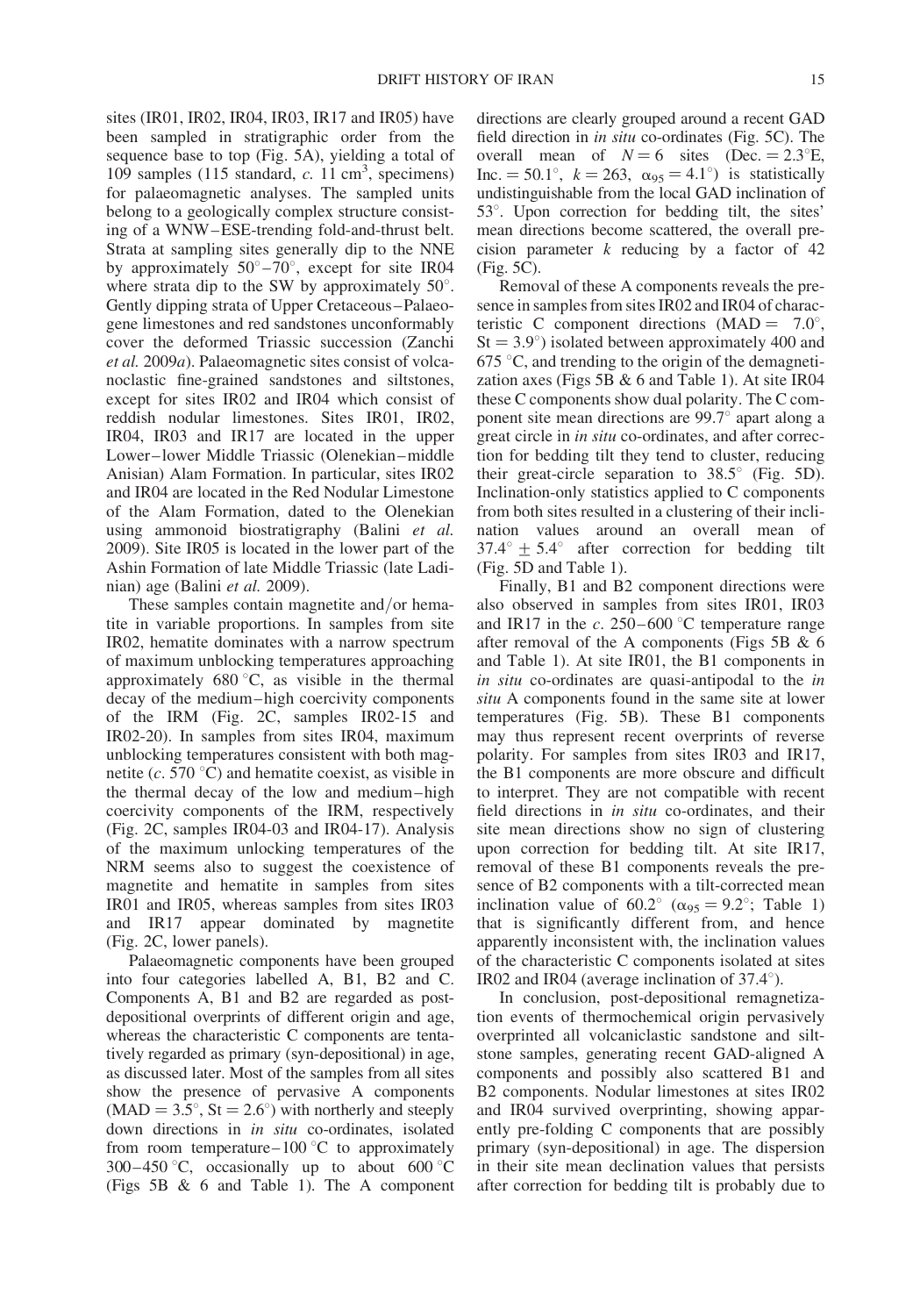

Fig. 5. Stratigraphic and palaeomagnetic data of Triassic sediments from Nakhlak. (A) Stratigraphic log with location of palaeomagnetic sampling sites. (B) Equal-area projections before (in situ) and after bedding tilt correction of the A, B1, B2 and C component directions isolated in each site. (C) Equal-area projections before (in situ) and after bedding tilt correction of the A component site mean directions, showing an evident grouping along a recent geocentric axial dipole (GAD) field direction in in situ co-ordinates. (D) Equal-area projections before (in situ) and after bedding tilt correction of the C component site mean directions from sites IR02 and IR04, showing a relative improvement in inclination grouping after correction for bedding tilt. Closed symbols are projections onto the lower hemisphere and open symbols onto the upper hemisphere.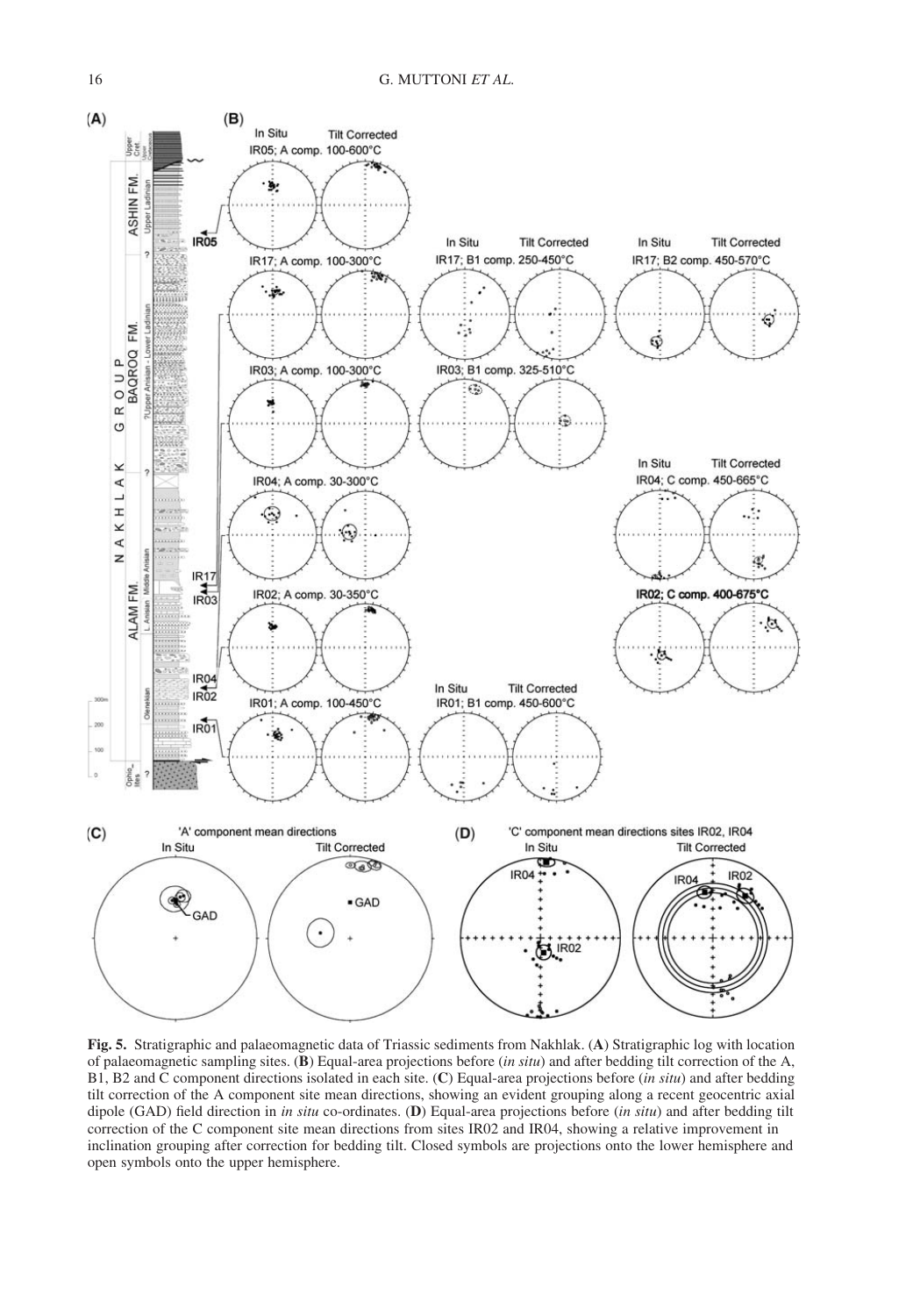

Fig. 6. Vector end-point demagnetization diagrams of representative samples from sites IR01, IR02, IR03, IR04, IR05 and IR17 from Nakhlak with indication of magnetic components isolated. Closed symbols are projections onto the horizontal plane and open symbols onto the vertical plane in in situ (geographical) co-ordinates. Demagnetization temperatures are expressed in °C.

post-folding differential rotation on vertical axes within the highly deformed Nakhlak structure.

### The drift history of Iran

Several studies have been conducted since the 1970s on Palaeozoic–Cenozoic rock units from Iran. Data from the literature summarized in Van

der Voo (1993) and Besse et al. (1998), augmented by data from this study, have been used to calculate north palaeomagnetic poles and palaeolatitudes for Iran from the Ordovician to the Triassic (Table 2). In our reconstructions, the various Iranian blocks, e.g. Alborz, Yadz, Tabas, Lut and Sanandaj– Sirjan (Fig. 1), have not been considered separately because the available palaeomagnetic results are too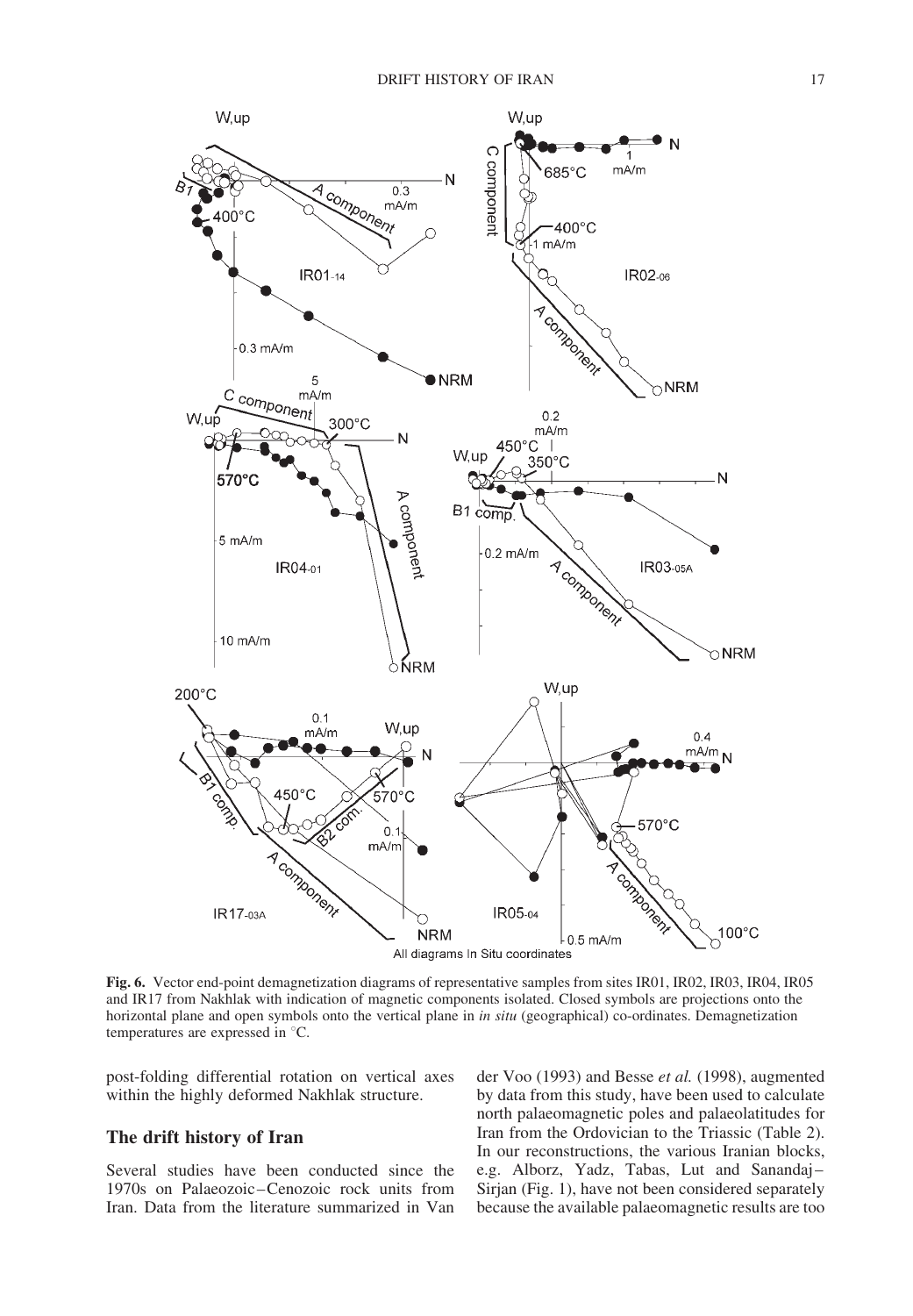| Site            | Rock unit                                       |      | Slat Slong       | Rel.age                                        |       | L.age H.age $N$      |                          |                          |                          |                          |              |                             |       | $k_{\rm tc}$ $\alpha_{95_{\rm lo}}$ Dec. <sub>te</sub> Inc. <sub>te</sub> NPlat. <sub>te</sub> NPlong. <sub>te</sub> A95,dp/dm | Plat    | errPlat | Reference                             |
|-----------------|-------------------------------------------------|------|------------------|------------------------------------------------|-------|----------------------|--------------------------|--------------------------|--------------------------|--------------------------|--------------|-----------------------------|-------|--------------------------------------------------------------------------------------------------------------------------------|---------|---------|---------------------------------------|
| IR12            | Site IR12, Shirgesht<br>Formation               |      | 33.18 53.89 Late | Ordovician                                     |       | 460.9 443.7          | $26^{1}$                 | 47.2                     |                          | 4.2 263.0                |              | $51.8 - 12.0$               | 175.0 | 3.9/5.7                                                                                                                        | $-32$   | $+4$    | This study                            |
| RB              | Red beds combined                               | 30.5 | 57.2             | Early<br>Devonian                              |       | 416.0 397.5          | $13^2$                   |                          |                          | 18.0 10.1 24.2           | $-1.3$       | 51.3                        | 196.3 | 5.1/10.1                                                                                                                       | $-1$    | $+5$    | Wensink (1983)                        |
| GL.             | Geirud Formation<br>lavas, Alborz<br>Mountains  | 36   | 51.5             | Earliest<br>Carbon <sup>†</sup>                |       | 385.3 318.1          |                          |                          |                          | $5^2$ 380.0 3.9 211.0    | 67.0         | 0.0                         | 212.0 | $5.3/6.5*$                                                                                                                     | $-50$   | $+5$    | Wensink et al.<br>(1978)              |
| RL              | Ruteh lavas, Alborz<br>Mountains                | 36.3 | 52.2             | 1. Mid<br>Permian <sup>‡</sup>                 |       | 270.6 260.4          | $13^{1}$                 | $\overline{\phantom{a}}$ | $\overline{\phantom{0}}$ | 124.7                    | 22.6         | 19.3                        | 289.9 | 1.9                                                                                                                            | $-12$   | $+2$    | Besse et al.<br>(1998)                |
| Н               | Hambast Formation.<br>Shahreza                  | 32.0 | 52.0             | Late Permian                                   |       | 260.4 251.0          | 31 <sup>1</sup>          | 42.0                     |                          | 4.3 142.0                |              | $-4.3 -43.4$                | 109.9 | 2.2/4.3                                                                                                                        | $-2$    | $+2$    | Besse et al.<br>(1998)                |
| <b>IR27</b>     | Site IR27 laterite.<br><b>Alborz Mountains</b>  |      |                  | 35.66 52.40 Late Permian                       |       | 260.4 249.7          | $12^{1}$                 |                          |                          | 18.5 10.4 331.8          | $-1.3$       |                             |       |                                                                                                                                | $-1/+1$ | $+5$    | Muttoni et al.<br>(submitted)         |
| <b>HE</b>       | Hambast-Elikah<br>formations,<br>Abadeh         | 30.9 | 53.2             | $L.$ Perm. $/$<br>Induan                       |       | $260.4$ 249.7 $1011$ |                          | 23.7                     |                          |                          |              | $2.9$ 134.5 $-15.2$ $-41.7$ | 124.4 | 1.5/3.0                                                                                                                        | $-8$    |         | $+1.5$ Gallet <i>et al.</i><br>(2000) |
| SS <sub>1</sub> | Sorkh Shale, sites<br>$IR34 + IR35$<br>combined |      |                  | 33.33 57.31 Early Triassic                     |       | 251.0 245.0          | $27^{1}$                 | 36.5                     | 4.6                      | $\overline{\phantom{0}}$ | 17.6         |                             |       |                                                                                                                                | $+9?$   |         | $\pm 2.5$ This study                  |
| SS <sub>2</sub> | Sorkh Shale                                     | 33.3 | 57.3             | <b>Early Triassic</b><br>33.53 53.84 Olenekian | 249.7 | 251.0 245.0<br>245.0 | $5^2$<br>11 <sup>1</sup> | 33.0                     | 30.0 14.2<br>8.1         | 288.9<br>37.7            | 20.8<br>33.7 | 53.2                        | 158.4 |                                                                                                                                | $+11$ ? | $+8$    | <b>Wensink</b> (1982)                 |
|                 | NAK <sub>2</sub> Site IR02, Alam<br>Formation   |      |                  |                                                |       |                      |                          |                          |                          |                          |              |                             |       | 5.3/9.2                                                                                                                        | $+18$   | $+6$    | This study                            |
|                 | NAK <sub>4</sub> Site IR04, Alam<br>Formation   |      |                  | 33.58 53.83 Olenekian                          |       | 249.7 245.0          | $14^{1}$                 | 33.9                     | 6.9                      | $169.5 - 41.3$           |              | 76.5                        | 279.5 | 5.1/8.4                                                                                                                        | $+24$   | $+5$    | This study                            |
| NAK             | Sites $IR02 + IR04$<br>combined                 |      |                  | Olenekian                                      |       | 249.7 245.0          | $25^1$                   | 29.0 5.4                 |                          | $\overline{\phantom{0}}$ | 37.4         |                             |       |                                                                                                                                | $+21$   | $+4$    | This study                            |
| W               | Waliaband limestone, 31.0<br>Abadeh             |      | 52.9             | Early Norian                                   |       | 216.5 210.0          |                          | $35^1$ 266.9             | 4.6                      | $\overline{\phantom{0}}$ | 51.9         | $\overline{\phantom{0}}$    |       |                                                                                                                                | $+32.5$ |         | $+4.5$ Besse et al.<br>(1998)         |

**Table 2.** Summary of palaeomagnetic data from the literature and this study from Iran

Site, palaeomagnetic site abbreviation (in extended form under Rock unit); Slat, latitude of palaeomagnetic site in <sup>8</sup>N; Slong, longitude of palaeomagnetic site in <sup>8</sup>E; Rel.age, relative age of palaeomagnetic site (Induan is early Early Triassic, Olenekian is late Early Triassic and Norian is middle Late Triassic); L.age, older limit age of palaeomagnetic site in Ma according to the timescale of Gradstein et al. (2004); H.age, younger limit age of palaeomagnetic site in Ma according to the timescale of Gradstein et al. (2004); N, number of <sup>1</sup>sites or <sup>2</sup>samples;  $k<sub>to</sub>$ ; Fisher (1953) precision parameter of the palaeomagnetic direction in tilt corrected co-ordinates;  $\alpha_{95_k}$ , Fisher (1953) angle of half-cone of 95% confidence about the palaeomagnetic direction in tilt-corrected co-ordinates; Dec.<sub>tc</sub>/Inc.<sub>tc</sub>, declination/inclination in tilt-corrected co-ordinates of the palaeomagnetic direction; NPlat.<sub>tc</sub>/NPlong.<sub>tc</sub>, latitude (°N)/longitude (°E) of the palaeomagnetic North pole in tilt-corrected co-ordinates; A95,dp/dm, Fisher (1953) angle of half-cone of 95% confidence (A95) and oval of 95% confidence (dp/dm) about the palaeomagnetic pole in tilt-corrected co-ordinates; Plat, palaeolatitude ( $\degree$ N when positive,  $\degree$ S when negative); errPlat, error of palaeolatitude expressed in degrees  $(°)$ .

\*The oval of confidence reported by Wensink *et al.* (1978, table 2) is 3.9°/5.3°, but if calculated from the mean direction from table 1 in same paper (i.e. Dec. = 211°E, Inc. = 67°,  $\alpha_{95}$  = 3.9°) the oval of confiden confidence is 5.3/6.5.<br><sup>†</sup>Wensink et al. (1978) attributed these lavas to the Upper Devonian–Lower Carboniferous but according to a recent study by Wendt et al. (2005), they are most probably earliest Carboniferous in age.

<sup>‡</sup>The Ruteh lavas at Bear Gully are Capitanian (late Middle Permian) in age (Gaetani *et al.* 2009 and references therein).

<sup>§</sup>Wensink (1982) reported a palaeolatitude of 11°S, but because of the substantial lack of constraints on the polarity of magnetization of the Sorkh Shale, a palaeolatitude of 11°N cannot be excluded; the same applies to sites IR34 and IR35 of this study.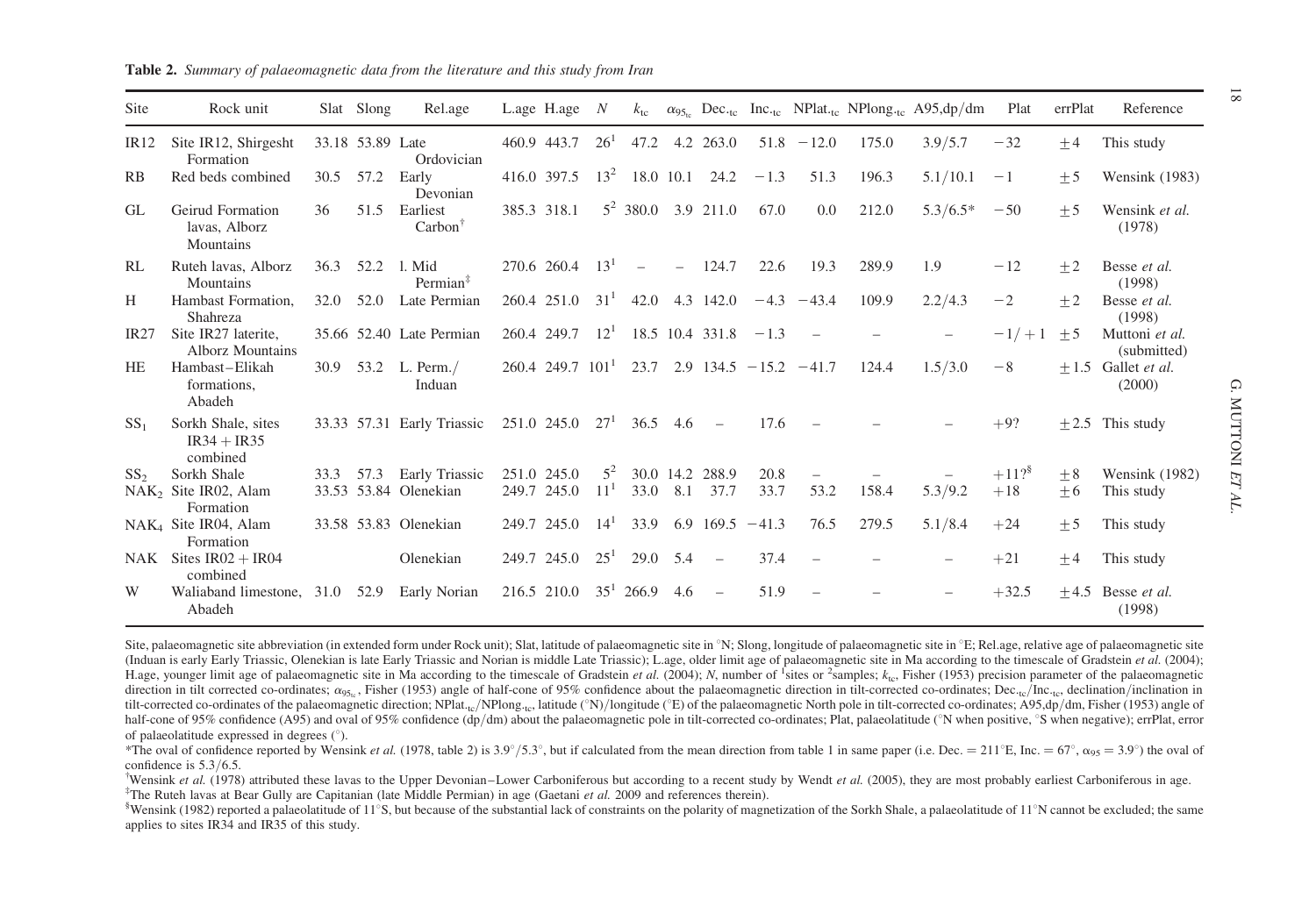sparse to resolve potential palaeolatitude differences among them. In order to compare poles from Iran with coeval poles from Gondwana and Europe, apparent polar wander (APW) paths for West Gondwana (in NW Africa co-ordinates) and Europe have been constructed using selected data from the literature, as illustrated in Table 3. The APW path of Gondwana during the Palaeozoic has been the subject of much debate because some of the paleomagnetic poles for the Silurian and Devonian were derived from suspect terranes from Australia (McElhinny et al. 2003 and references therein). The Ordovician–Carboniferous Gondwana APW path adopted in this study is from McElhinny et al. (2003), whereas the coeval APW path for Europe is from Van der Voo (1993). The Permian–Triassic segments of the Gondwana and Europe APW paths are derived from palaeomagnetic poles of generally good quality (sensu Van der Voo 1993) and are listed in Table 3. Poles for West Gondwana have been rotated from NW Africa into Arabian co-ordinates using an Euler pole derived from Lottes & Rowley (1990) (26.22°N, 11.15°E,  $\Omega = 14.17$ °), and have been plotted together with the European poles in Figure 7. These poles have been used to calculate Ordovician–Triassic palaeolatitudes expected at a nominal point located at  $33^{\circ}$ N,  $53^{\circ}$ E in central Iran for comparison with observed Iranian palaeolatitudes (Fig. 8). Data have been grouped in three time windows: namely, Late Ordovician–Early Carboniferous; Middle Permian–early Early Triassic; and late Early Triassic–Late Triassic.

## Late Ordovician–Early Carboniferous: Iran as part of Gondwana

Data from Iran pertaining to this time window come from the Upper Ordovician site IR12 of this study (Fig. 1 and Table 2; site IR12), the Lower Devonian Red beds of Wensink (1983) (site RB) and the Geirud lavas of Wensink et al. (1978) (site GL). The Geirud lavas were attributed to the Late Devonian–Early Carboniferous by Wensink et al. (1978), but, according to Wendt *et al.* (2005), they are bracketed between upper Famennian sediments below and upper Tournaisian–Visean sediments above, and are therefore probably earliest Carboniferous in age.

The polarity of magnetization at these sites is unknown. Hence, their hemisphere of magnetization acquisition and north palaeomagnetic poles (defined by magnetizations in normal polarity reference frame) cannot be unequivocally determined. Polarity has been chosen in order to obtain the simplest tectonic scenario derived from comparison with coeval north poles from West Gondwana and

Europe. Reverse, normal and reverse polarity has been assigned to the mean magnetization of, respectively, the Upper Ordovician site IR12 (Dec.  $= 263.0^{\circ}$ E, Inc.  $= 51.8^{\circ}$ ), the Lower Devonian Red beds (Dec.  $= 24.2^{\circ}E$ , Inc.  $= -1.3^{\circ}$ ) and the lowermost Carboniferous Geirud lavas  $(Dec. = 211.0^{\circ}E, Inc. = 67.0^{\circ}).$  The derived palaeomagnetic north poles (Table 2) fall relatively close to, respectively, the Late Ordovician, Early Devonian and Early Carboniferous north poles of West Gondwana (Fig. 7A). This substantial congruence of poles (within palaeomagnetic error resolution) over a period of remarkable polar wander implies significant tectonic coherence of central Iran (sites IR12 and RB) and the Alborz region (site GL) with West Gondwana during this time interval. The sampled sites were located at a palaeolatitude of, respectively, approximately  $32^{\circ}S$  (+4°) during the Late Ordovician, approximately  $1^{\circ}$ S  $(+5^{\circ})$  during the Early Devonian and approximately 50 $\degree$ S ( $\pm$ 5 $\degree$ ) during the earliest Carboniferous, close to the Arabian margin of West Gondwana (Fig. 8, sites IR12, RB and GL, respectively). These overall conclusions concerning the Arabian affinity of Iran in the Palaeozoic substantiate previous conclusions by Wensink and colleagues (e.g. Wensink et al. 1978), and rule out the hypothesis that the Alborz region was located close to the southern margin of Eurasia during the Early Carboniferous as proposed by Kalvoda (2002) using palaeobiogegraphic data.

## Middle Permian–early Early Triassic: Iran in motion

Data from Iran pertaining to this time window come from four rock units: the Middle Permian Ruteh lavas from the Alborz Mountains (Besse et al. 1998) (Fig. 1 and Table 2, site RL); the Upper Permian Hambast Formation from Shahreza (Besse et al. 1998) (site H); the Upper Permian laterite of site IR27 from the Alborz Mountains (this study; Muttoni *et al.* submitted); and the Upper Permian– lower Lower Triassic Hambast and Elikah formations from Abadeh (Gallet et al. 2000) (site HE). The Ruteh lavas studied by Besse et al. (1998), equivalent to the Ruteh lavas studied by Wensink (1979), have been attributed to the Late Permian following stratigraphic considerations from the literature (Besse et al. 1998). In the wellstudied Bear Gully section, these lavas are interbedded in the uppermost part of the Ruteh Formation, biostratigraphically dated to the late Middle Permian (Capitanian) (Gaetani et al. 2009). A Capitanian age for the Ruteh lavas sampled by Besse *et al.* (1998) is therefore adopted in this study.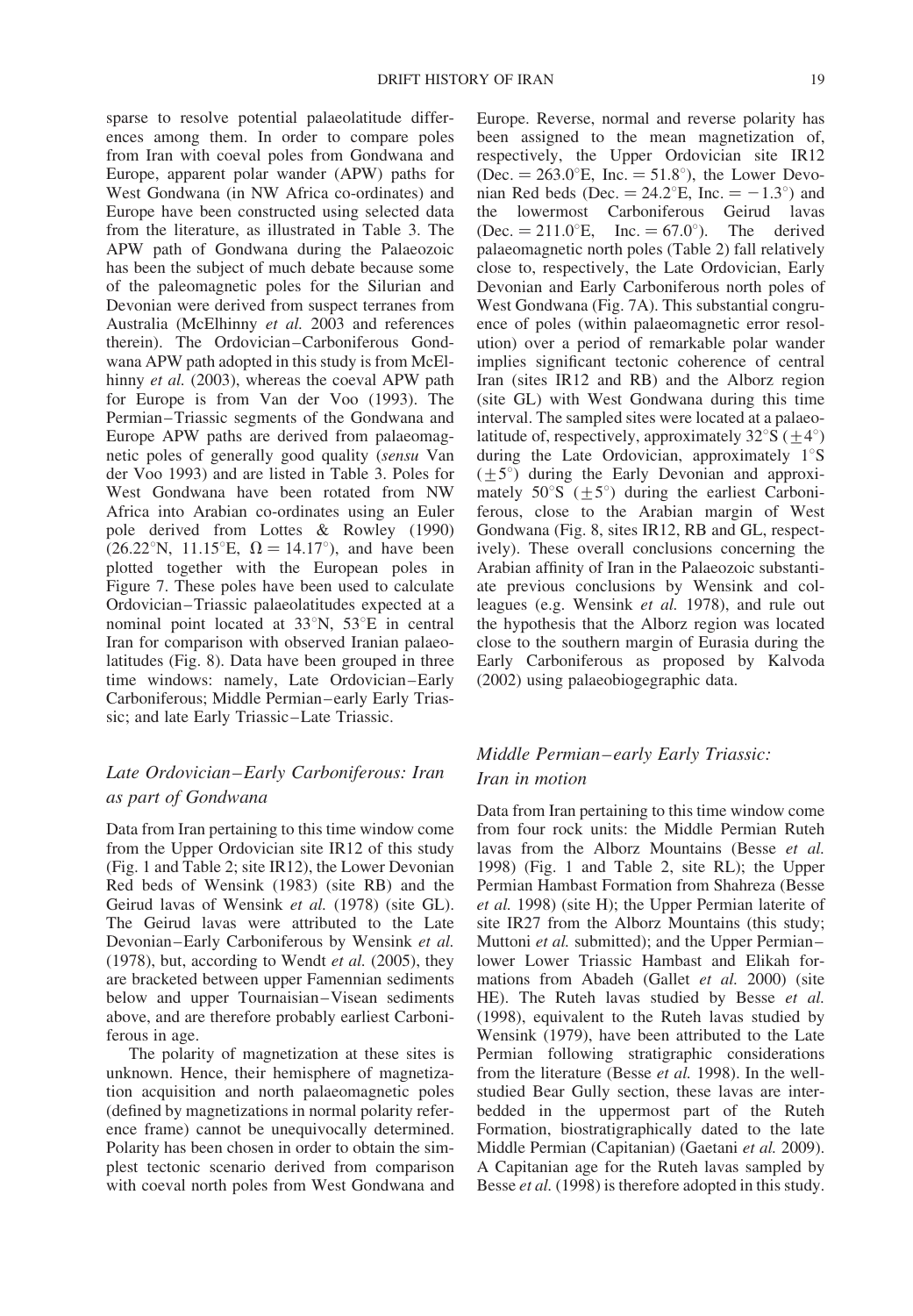| Age                                                                            | Long. $(^{\circ}E)$ | Lat. $({}^{\circ}N)$ | A95 or $dp/dm$ ( $\degree$ ) | K   | N              | Reference                             |
|--------------------------------------------------------------------------------|---------------------|----------------------|------------------------------|-----|----------------|---------------------------------------|
| GONDWANA in NW Africa co-ordinates; rotation poles of Lottes & Rowley $(1990)$ |                     |                      |                              |     |                |                                       |
| Ordovician-Carboniferous                                                       |                     |                      |                              |     |                | Table 3, McElhinny et al. (2003)      |
| Early Permian                                                                  | 242.0               | 41.4                 | 4.4                          | 122 | 10             | $See*$                                |
| Middle Permian                                                                 | 239.9               | 44.1                 |                              |     |                | See <sup>1</sup>                      |
| Late Permian-Early Triassic                                                    | 237.6               | 46.8                 | 3.1                          | 317 | 8              | Muttoni et al. (1996)                 |
| Middle Triassic                                                                | 218.1               | 57.1                 | 6.3                          | 67  | 9              | Muttoni et al. (2001)                 |
| Late Triassic-Early Jurassic; based on the following palaeomagnetic poles:     |                     |                      |                              |     |                |                                       |
| Bolivar Dykes, Venezuela                                                       | 206                 | 74                   | 5                            |     |                | MacDonald & Opdyke (1974)             |
| Paramillos, Cach-Uspallata Argentina                                           | 223                 | 67                   | 13                           |     |                | Creer <i>et al.</i> (1970)            |
| Zambia Red Sandstone                                                           | 211                 | 72                   | 5                            |     |                | Opdyke (1964)                         |
| Atlas & Meseta Volcanic, Morocco                                               | 216                 | 71                   |                              |     |                | Bardon et al. (1973)                  |
| Late Triassic-Early Jurassic                                                   | 214.8               | 71.1                 | 4.3                          | 458 | $\overline{4}$ | same as in Muttoni et al. (1996)      |
| <b>EUROPE</b>                                                                  |                     |                      |                              |     |                |                                       |
| Ordovician-Carboniferous                                                       |                     |                      |                              |     |                | Table 5.7 in Van der Voo (1993)       |
| Early Permian                                                                  | 166.2               | 42.2                 | 3.1                          | 126 | 18             | Muttoni et al. (2003, online table 2) |
| Middle Permian                                                                 | 164.5               | 46.4                 |                              |     |                | $\text{See}^{\dagger}$                |
| Late Permian–Early Triassic; based on the following palaeomagnetic poles:      |                     |                      |                              |     |                |                                       |
| North Sudetic Sed. Zechstein                                                   | 168                 | 51                   | 4/7                          |     |                | Nawrocki (1997)                       |
| Intrasudetic Sed. Zechstein                                                    | 160                 | 51                   | 2/4                          |     |                | Nawrocki (1997)                       |
| Lower Buntsandstein                                                            | 166                 | 51                   |                              |     |                | Szurlies et al. (2003)                |
| <b>Buntsandstein Holy Cross</b>                                                | 155                 | 49                   |                              |     |                | Nawrocki et al. (2003)                |
| Saint-Pierre pelites                                                           | 163                 | 50                   |                              |     |                | Diego-Orozco & Henry (1993)           |
|                                                                                |                     |                      |                              |     |                |                                       |

**Table 3.** Palaeomagnetic reference poles from West Gondwana and Europe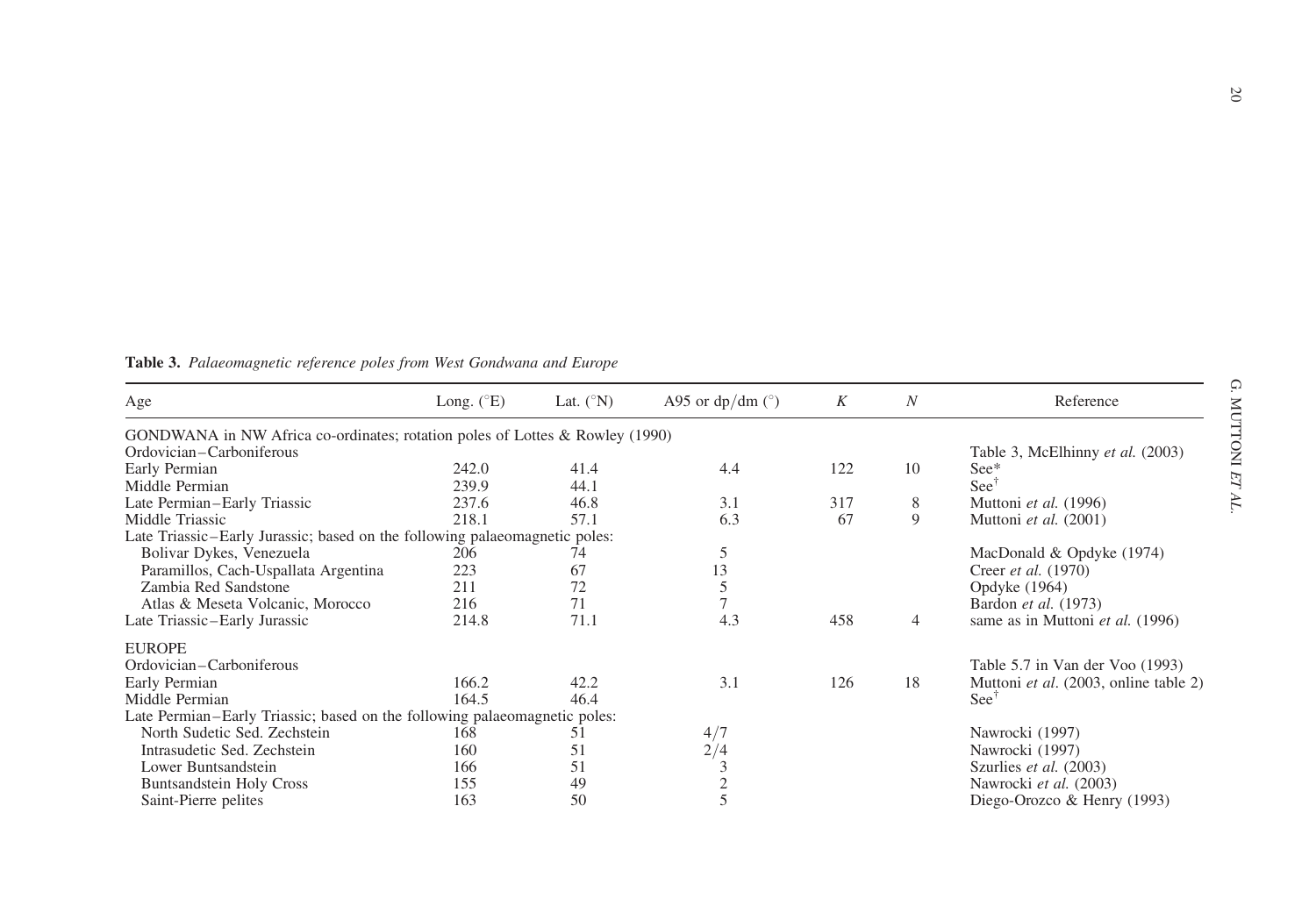| Massif des Maures pelites                                     | 161   | 51   |     |     |   | Merabet & Daly $(1986)$    |
|---------------------------------------------------------------|-------|------|-----|-----|---|----------------------------|
| St Affrique sediments                                         | 167   | 50   |     |     |   | Cogné et al. (1993)        |
| Lunner dykes $243 \pm 5$ Ar/Ar                                | 164   | 53   |     |     |   | Torsvik et al. (1998)      |
| Late Permian-Early Triassic                                   | 162.9 | 50.8 | 2.0 | 764 | 8 |                            |
| Middle Triassic; based on the following palaeomagnetic poles: |       |      |     |     |   |                            |
| Mushelkalk, Silesia                                           | 123   | 53   |     |     |   | Symons et al. (1995)       |
| Gipskeuper, Germany                                           | 131   | 49   |     |     |   | Edel & Duringer $(1997)$   |
| Mushelkalk, Poland                                            | 143   | 52   |     |     |   | Nawrocki & Szulc (2000)    |
| Sherwood Sandstones, UK                                       | 139   | 53   | 3.5 |     |   | Hounslow & McIntosh (2003) |
| Heming Limestone, France                                      | 141   | 53.5 |     |     |   | Théveniaut et al. (1992)   |
| Middle Triassic                                               | 135.3 | 52.4 | 5.0 | 234 |   |                            |
| Late Triassic; based on the following palaeomagnetic poles:   |       |      |     |     |   |                            |
| Rhaetian sediments, Germany, France                           | 112   | 50   |     |     |   | Edel & Duringer $(1997)$   |
| Blue Anchor Formation, UK                                     | 109   | 52   | 6.5 |     |   | Hounslow et al. (2004)     |
| Mercia Mudstone, UK                                           | 128   | 50   |     |     |   | Briden & Daniels (1999)    |
| Twyning Formation, UK                                         | 114   | 48   |     |     |   | Hounslow et al. (2004)     |
| Late Triassic                                                 | 115.9 | 50.0 | 6.6 | 198 |   |                            |

Age, relative age of palaeomagnetic pole; Long. (°E), longitude of palaeomagnetic pole in °E; Lat. (°N), latitude of palaeomagnetic pole in °N; A95, dp/dm, Fisher (1953) errors about the palaeomagnetic pole in degrees  $(\degree)$ ; K, Fisher (1953) precision parameter; N, number of palaeomagnetic poles used to calculate the overall mean palaeomagnetic pole.

\*Palaeomagnetic pole obtained by averaging  $N=9$  palaeomagnetic poles listed in Muttoni *et al.* (2003, online table 2) and the palaeomagnetic pole from the Jebel Nehoud ring complex, Sudan (280 $\pm 2$  Ma) of Bachtadse et al. (2002).

†Obtained from linear interpolation of bracketing Early Permian and Late Permian–Early Triassic palaeomagnetic poles.

In this table, all West Gondwana palaeomagnetic poles are in NW Africa co-ordinates (Euler poles of rotation from Lottes & Rowley (1990)). In Fig. 7, the West Gondwana overall mean palaeomagnetic poles are plotted in Arabian co-ordinates using a NW Africa to Arabian Euler pole of rotation derived from Lottes & Rowley (1990) (26.22°N, 11.15°E, rotation angle 14.17°).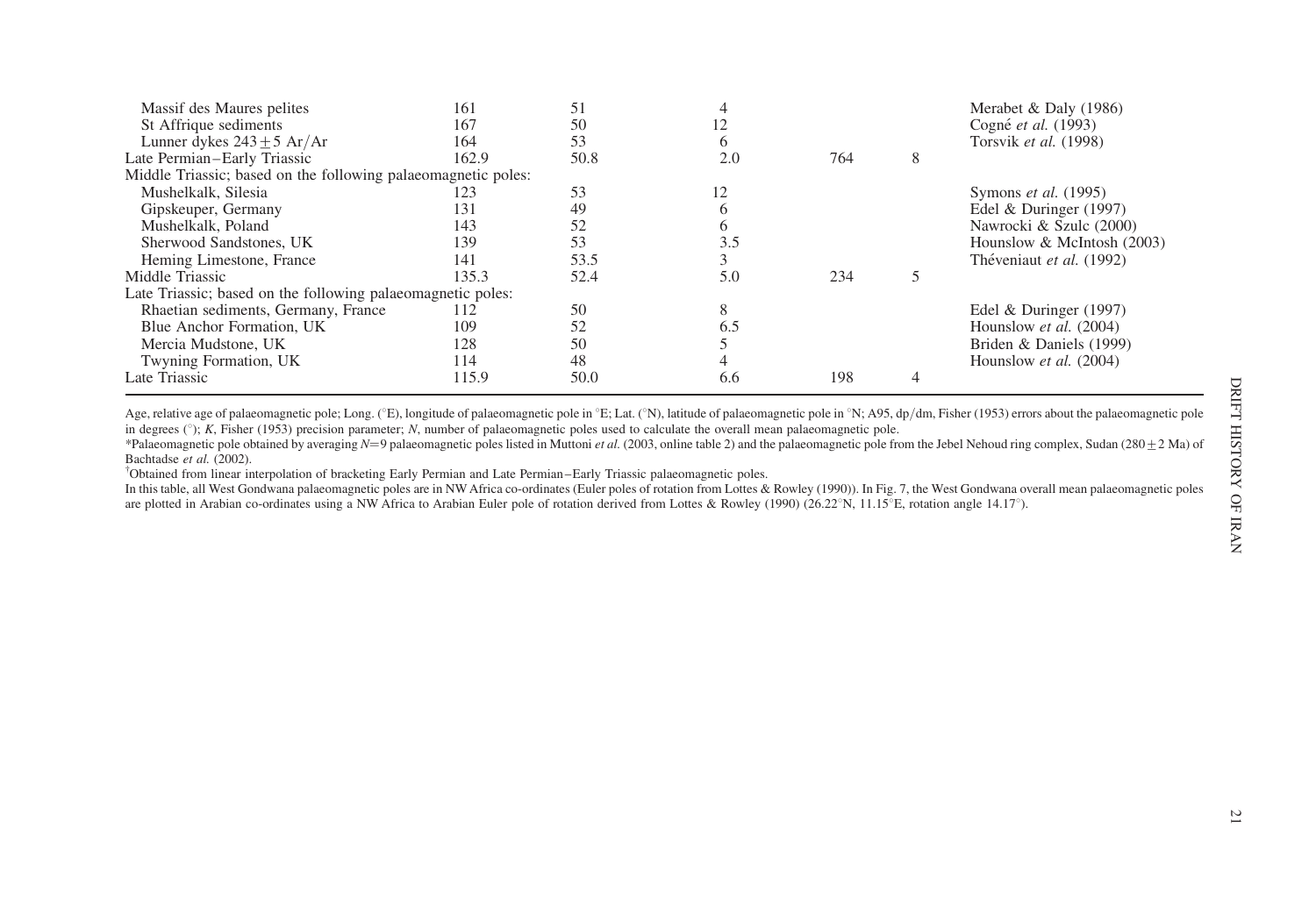

Fig. 7. (A) The Ordorician–Triassic APW paths of West Gondwana (Table 3, rotated into Arabian co-ordinates) and Europe (Table 3) are compared with palaeomagnetic poles from Late Ordovician site IR12, the Early Devonian Red beds of Wensink (1983) (RB) and the earliest Carboniferous Geirud lavas of Wensink et al. (1978) (GL). The congruence with West Gondwana poles lO (Late Ordovician) eD (Early Devonian) and lD–eC to eC (Late Devonian– Early Carboniferous), respectively, is evident. (B) The Permian–Triassic segments of the APW paths of West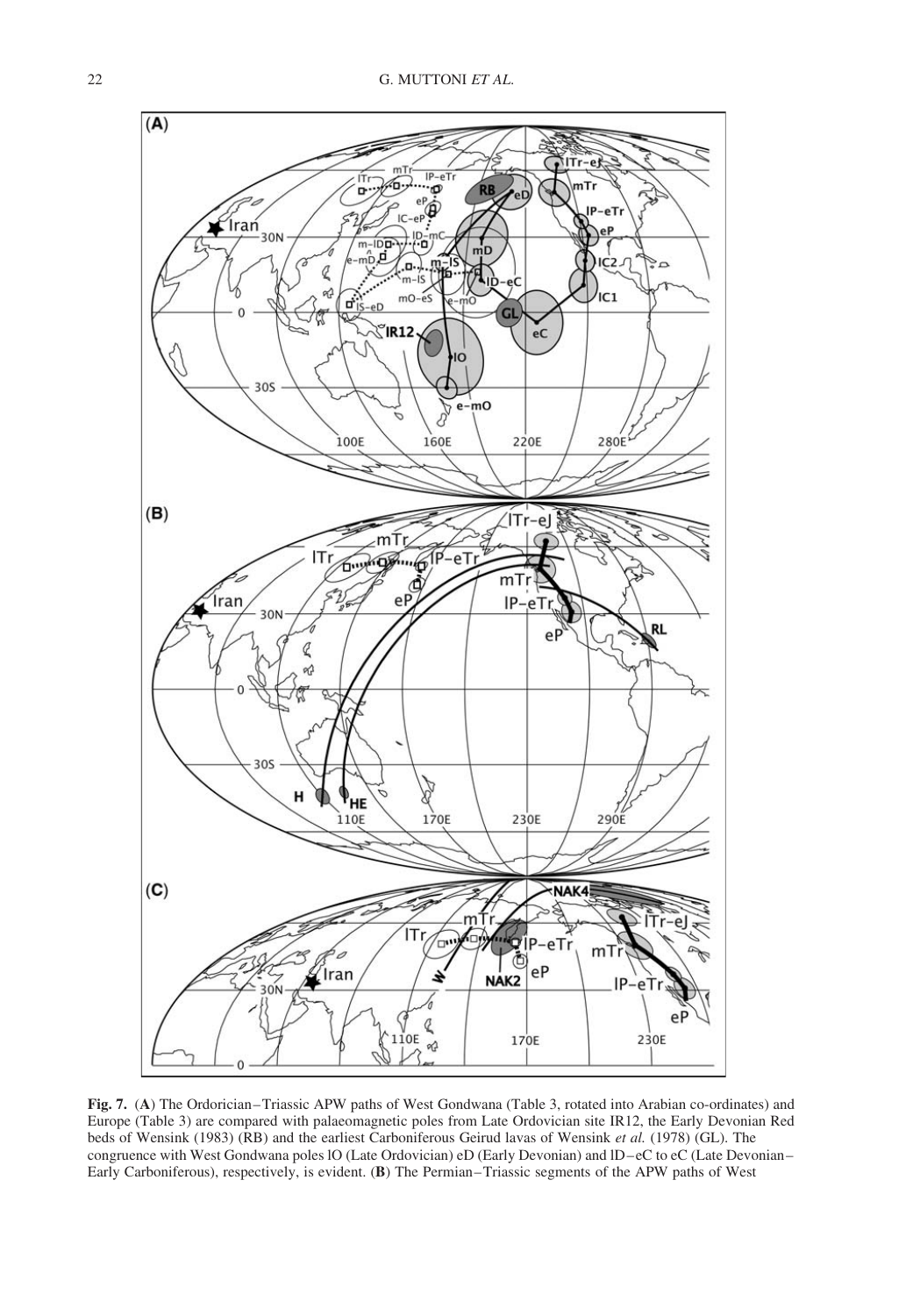

Fig. 8. Palaeolatitudes of the Iranian sites (acronyms and values in Table 2) compared with the palaeolatitudes expected at a nominal site located at  $33^\circ$ N,  $53^\circ$ E in central Iran from the West Gondwana APW path (Table 3, rotated into Arabian co-ordinates) and the Europe APW path (Table 3). Ages according to Gradstein et al. (2004).

The polarities of magnetization of the two entries from the Hambast and Elikah formations are known from magnetostratigraphic correlations with sections from the literature of believed known polarity (Besse et al. 1998; Gallet et al. 2000). Their north palaeomagnetic poles (Fig. 7B, poles H and HE) are significantly displaced with respect to both the West Gondwana and Europe APW paths. This displacement could be owing to variable combinations of plate motion and local vertical-axis tectonic rotations. In order to discriminate between these two sources of displacement, the palaeomagnetic poles have been projected laterally along colatitude small circles, and have been found to intercept younger (Triassic) portions of the West Gondwana APW path (Fig. 7B). This suggests that the observed polar displacement has a main contribution from clockwise vertical-axis tectonic rotations (see also Besse et al. 1998) and a subordinate contribution probably from the plate motion of Iran relative to West Gondwana. Clockwise rotations explain the offset between Iran and

Fig. 7. (Continued) Gondwana and Europe are compared with palaeomagnetic poles from the late Middle Permian Ruteh lavas and the Late Permian Hambast Formation of Besse *et al.* (1998) (RL and H, respectively), and the Late Permian–early Early Triassic Hambast and Elikah formations of Gallet et al. (2000) (HE). Colatitude small circles of poles are indicated. (C) The Permian–Triassic segments of the APW paths of West Gondwana and Europe are compared with palaeomagnetic poles and associated colatitude small circles from late Early Triassic sites IR02 and IR04 from Nakhlak (NA $K_2$  and NA $K_4$ , respectively) and the colatitude small circle of the Upper Triassic (lower Norian) Waliand limestone pole of Besse *et al.* (1998) (W). Age of poles as follows: e–mO, Early–Middle Ordovician; lO, Late Ordovician; mO–eS, Middle Ordovician–Early Silurian; m–lS, Middle–Late Silurian; lS–eD, Late Silurian–Early Devonian; eD, Early Devonian; mD, Middle Devonian; e–mD, Early–Middle Devonian; m–lD, Middle–Late Devonian; lD–eC, Late Devonian–Early Carboniferous; lD–mC, Late Devonian–Middle Carboniferous; eC, Early Carboniferous; lC1, early Late Carboniferous; lC2, late Late Carboniferous; lC–eP, Late Carboniferous–Early Permian; eP, Early Permian; lP–eTr, Late Permian–Early Triassic; mTr, Middle Triassic; lTr, Late Triassic; lTr–eJ, Late Triassic–Early Jurassic.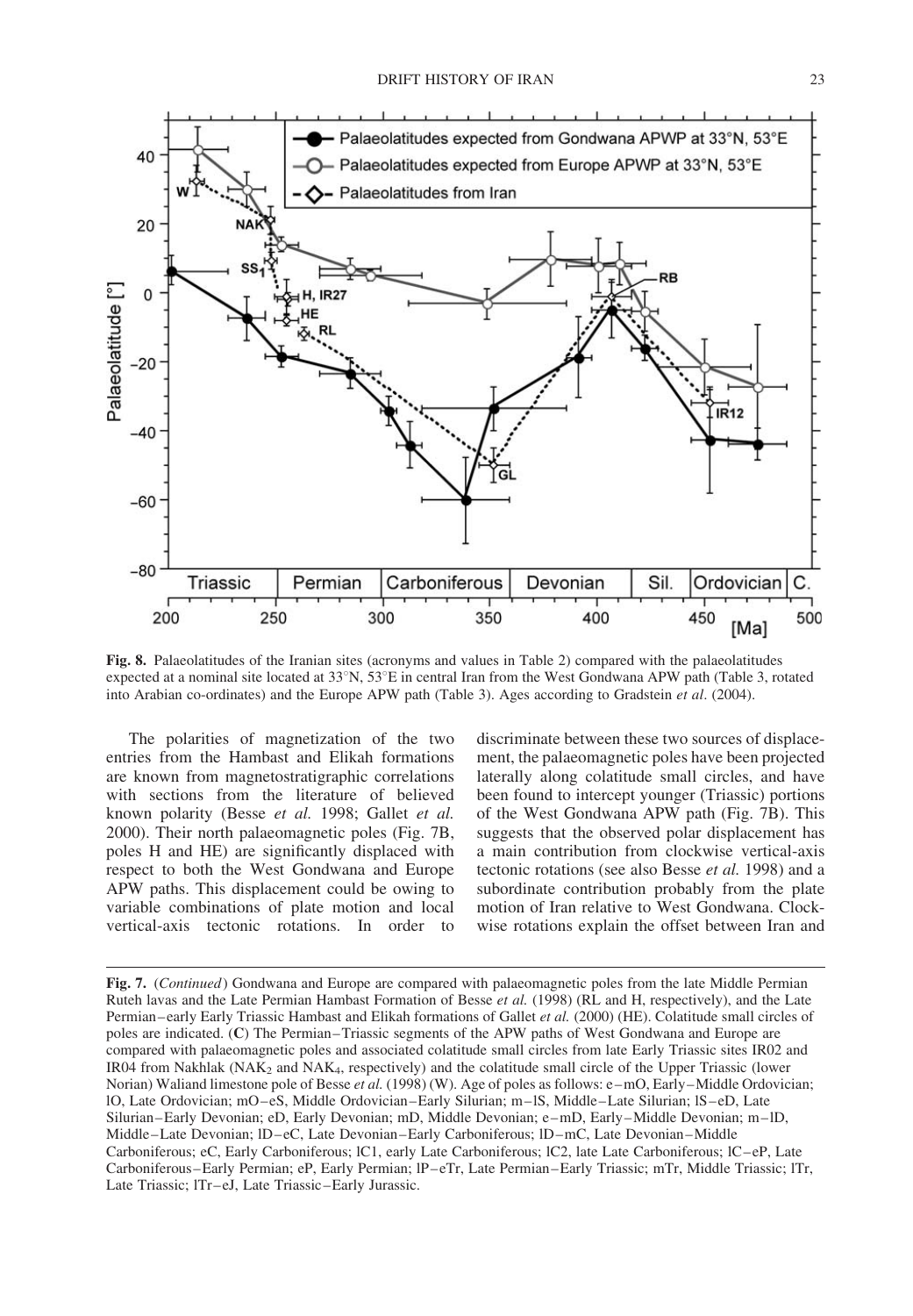West Gondwana poles along colatitude small circles, whereas relative plate motion explains the offset between the projected Iran poles and the coeval Late Permian–Early Triassic West Gondwana reference pole. According to this analysis, the sampled units were located at subequatorial palaeolatitudes (c.  $2^{\circ}$ S  $\pm$  2° for site H; c.  $8^{\circ}$ S  $\pm$  1.5° for site HE; Table 2) north of the Arabian margin of West Gondwana in Late Permian–early Early Triassic times (Fig. 8, sites H and HE), whereas the timing of postdepositional clockwise rotation is at present difficult to ascertain. Similar conclusions can also be drawn for the Upper Permian laterite of site IR27. Here, polarity is unknown. Hence, hemisphere of magnetization, and sense and amount of tectonic rotation, cannot be unequivocally determined. However, this constitutes a negligible problem in view of the fact that the characteristic magnetizations therein isolated clearly indicate equatorial palaeolatitudes of either approximately  $1^{\circ}$ S or approximately  $1^{\circ}$ N  $(\pm 5^{\circ})$  (Table 2, site IR27). This also suggests that the Alborz region, within which site IR27 is located, was already detached from the Arabian margin in Late Permian times (Fig. 8, site IR27).

The notion derived from the present analysis that the Iranian block(s) had Arabian affinity in the Late Ordovician–earliest Carboniferous and were drifting to the north with respect to Arabia, attaining subequatorial palaeolatitudes in the Late Permian–early Early Triassic, is used to interpret the hemisphere of magnetization acquisition of the late Middle Permian Ruteh lavas, the polarity of which is unknown. The simplest scenario is to assign reverse polarity to its mean magnetization (Dec.  $= 124.7^{\circ}E$ , Inc.  $= 22.6^{\circ}$ ; Table 2). The derived north palaeomagnetic pole is rotated counterclockwise with respect to the West Gondwana polar wander path, and its colatitude small circle intercepts slightly younger portions of the same path (Fig. 7B, pole RL). This implies similar conclusions as those for the Hambast and Elikah formations, i.e. that the observed polar displacement can be accounted for by a combination of vertical-axis tectonic rotations and plate motion. The Alborz region, within which the Ruteh lavas are located, resided at a palaeolatitude of approximately  $12^{\circ}S \pm 2^{\circ}$  (Table 2, site RL), slightly to the north of the Arabian margin in late Middle Permian times (Fig. 8, site RL).

# Late Early Triassic–Late Triassic: Iran approaching Europe

Data from Iran pertaining to this time window come from the characteristic components of Lower Triassic sites IR34 and IR35 from the Sorkh Shale of this study and Wensink (1982) (Fig. 1 and Table 2, site

SS), upper Lower Triassic (Olenekian) sites IR02 and IR04 of this study (site NAK), and the Upper Triassic (lower Norian) Waliaband limestone of Besse et al. (1998) (site W).

According to the previous analysis, the Iranian block(s) moved northwards from the southern hemisphere to subequatorial palaeolatitudes during the Permian–early Early Triassic. Hence, the simplest scenario is to envisage a continuation of this northwards motion into the northern hemisphere during the Triassic. Polarity has been assigned to the mean characteristic components of sites IR02 and IR04 according to a northern hemisphere origin of magnetization, and was used to calculate north palaeomagnetic poles (Fig.  $7C$  and Table 2; NAK<sub>2</sub> and  $NAK<sub>4</sub>$ , respectively). Pole  $NAK<sub>2</sub>$  falls very close to the Late Permian–Early Triassic reference pole of Europe. Pole  $NAK_4$  is rotated counterclockwise with respect to the APW path of Europe, and, when traced laterally along a colatitude small circle, it falls close to the Late Permian–Early Triassic reference pole of Europe, where pole  $NAK<sub>2</sub>$  is also located (Fig. 7C). This suggests substantial European affinity of the sampled units and local vertical-axis tectonic rotations of the eastern part of the Nakhlak structure where site IR04 is located. A palaeolatitude of approximately  $21^{\circ}N + 4^{\circ}$  is derived by combining inclination-only data from both sites (Table 2, pole NAK). This palaeolatitude places the sampled units close to the European margin in late Early Triassic (Olenekian) times (Fig. 8, pole NAK). In a recent analysis, Bagheri & Stampfli (2008) interpreted the Naklakh–Anarak area as part of a 'Variscan accretionary complex' pertaining to the Turan domain. If this were the case, the European palaeolatitudes from the Naklakh structure would not be utilizable for the definition of the younger part of the Cimmerian drift history outlined in this study.

Data from the Early Triassic Sorkh Shale are more difficult to interpret in terms of hemisphere of magnetization acquisition. Inclination-only data from combined sites IR34 and IR35 indicate a palaeolatitude of approximately  $9^{\circ} \pm 2.5^{\circ}$  (Table 2, site SS<sub>1</sub>). Wensink (1982) reported a similar palaeolatitude (c.  $11^{\circ} \pm 8^{\circ}$ ) for Sorkh Shale sites from the same general area of this study, and opted for a southern hemisphere origin of deposition  $(c. 11^{\circ}S)$ . The substantial lack of constraints on the polarity of magnetization does not preclude, however, a northern hemisphere palaeolatitude, as suggested by Besse et al. (1998). The general drift trend of the Iranian block(s), as described above, is of moderate help in discerning between the two options. Palaeolatitudes from the Hambast and Elikah formations and site IR27 span from approximately  $8^{\circ}$ S to equatorial in the Late Permian–early Early Triassic; late Early Triassic palaeolatitudes from Nakhlak are in the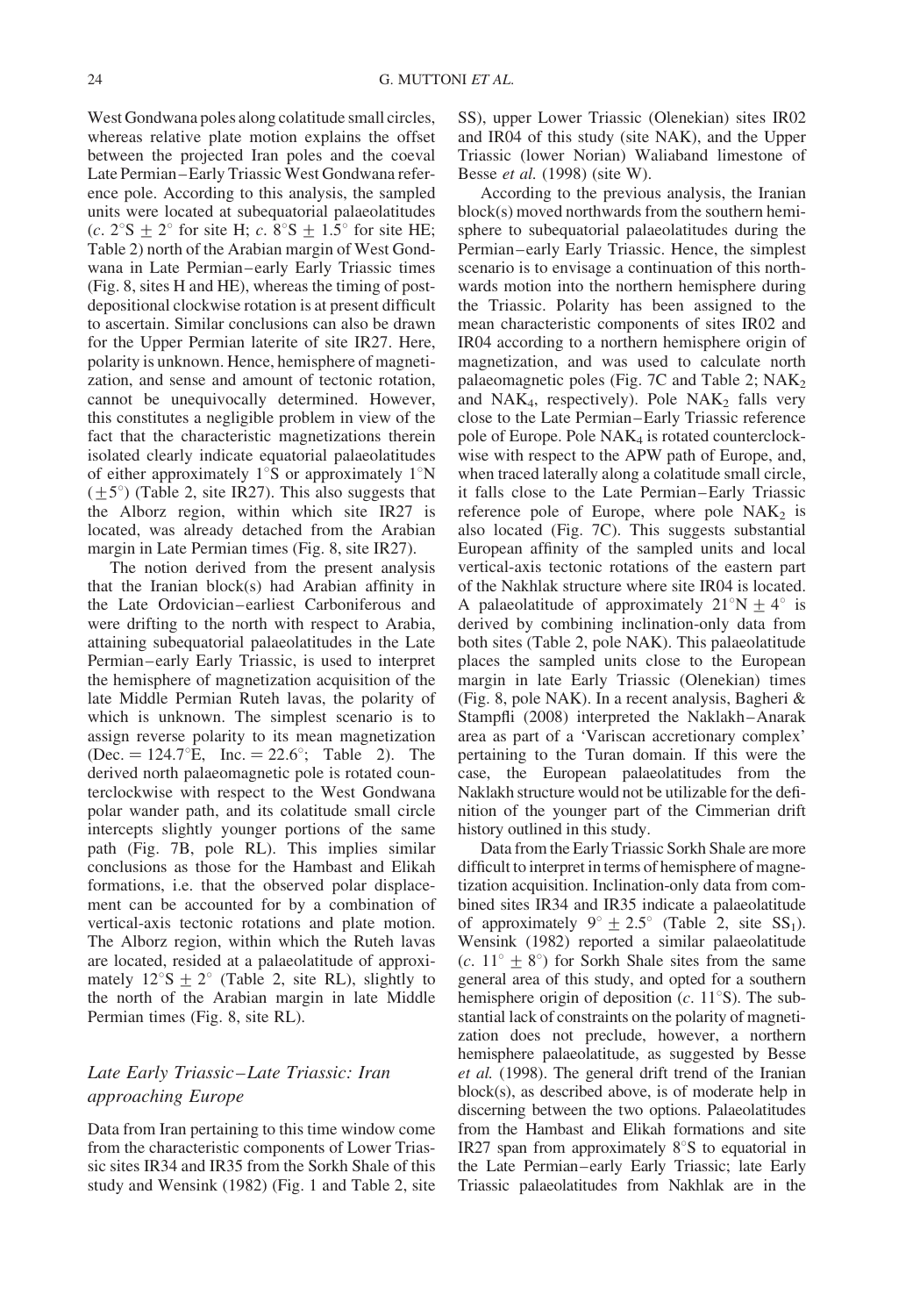order of about 21°N. Palaeolatitudes from the Sorkh Shale are tentatively interpreted as pertaining to the northern hemisphere, in agreement with Besse et al. (1998) (Fig.  $\overline{8}$ , site  $SS_1$ ), although caution on this interpretation should be maintained essentially because of the poor age constraints of the sampled units.

Finally, Besse et al. (1998) showed the presence, in sites from the Upper Triassic (lower Norian) Waliaband limestone at Abadeh, of pre-folding



Fig. 9. Palaeomagnetic-based palaeogeographic reconstruction of West Gondwana and Pangaea over (A) the Late Ordovician, Early Devonian and Late Devonian–Early Carboniferous (B) Early Permian, (C) Middle Permian, (D) Late Permian–early Early Triassic and (E) Early–Middle Triassic, obtained using palaeomagnetic poles from West Gondwana and Europe (Table 3). Africa is internally treated as three plates (NW, NE and S Africa), with Adria (AD in panel B) tectonically coherent with NW Africa (Muttoni et al. 2003). Internal Gondwana plates are reconstructed using Euler poles of Lottes & Rowley (1990). Internal Laurasia plates are reconstructed using Euler poles of Bullard et al. (1965). Palaeolatitudes from Iranian sites discussed in the text and summarized in Table 2 are indicated by error bars and associated acronyms. Reconstructions made with PaleoMac 6.1 (Cogné 2003).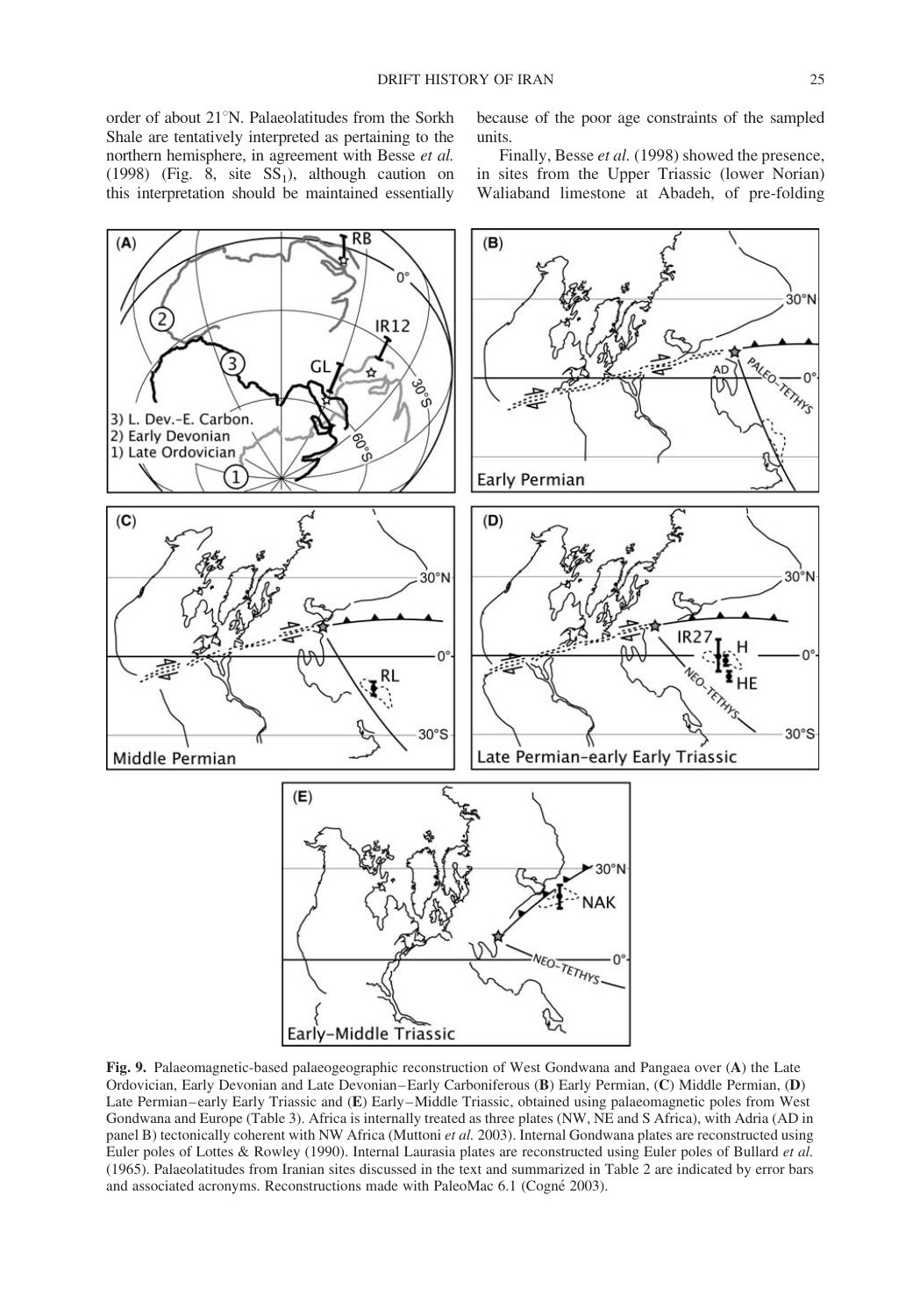palaeomagnetic directions variably rotated about vertical axes. Their analysis of inclination-only data produced an overall mean inclination value of  $51.9^\circ$  ( $\alpha_{95} = 4.6^\circ$ ; Table 2). By assigning normal polarity to this mean inclination, according to a northern hemisphere origin of magnetization acquisition, a colatitude small circle containing the north palaeomagnetic pole has been calculated. This small circle intersects the Middle–Late Triassic portion of the European APW path (Fig. 7C, small circle W) suggesting European affinity for the Waliaband limestone, as originally proposed by Besse et al. (1998). These sites resided at a palaeolatitude of approximately  $32.5^{\circ}N \pm 4.5^{\circ}$ , close to the European margin in early Norian times (Fig. 8, small circle W).

In conclusion, data from this study and the literature suggest that the Iranian block(s) were located close to the Arabian margin of Gondwana in the Late Ordovician–earliest Carboniferous. They have drifted off this margin since the Permian, attained subequatorial palaeolatitudes at Late Permian–early Early Triassic times and approached the Eurasian margin by the late Early Triassic. From then on, the Iranian block(s) maintained European affinity, as deduced from early Norian data and, more generally, from Jurassic–Cretaceous data (e.g. Garedu Red beds, Bidou Beds and Dehuk Sandstones; Wensink 1982), as extensively discussed in Besse et al. (1998).

#### Palaeogeography

The drift history of Iran, outlined in the previous section, has been placed in a general palaeogeographical context by reconstructing the configuration of continents using palaeomagnetic poles from West Gondwana and Europe (Table 3) and Euler poles from the literature (Fig. 9). According to the Ordovician–Carboniferous Gondwana APW path of McElhinny et al. (2003), the Arabian margin as part of Africa experienced significant plate motion, drifting from high southern latitudes in the Late Ordovician to subequatorial latitudes in the Early Devonian, and back to intermediate southern latitudes in the Late Devonian–Early Carboniferous (Fig. 9A). As anticipated in the previous section, Iran tracked closely this motion. The palaeolatitudes expected from the West Gondwana reference palaeopoles at Late Ordovician site IR12, Early Devonian site RB (Red beds) and earliest Carboniferous site GL (Geirud lavas) (Fig. 9A, stars) are in relatively close congruence with the palaeolatitudes calculated from the respective characteristic magnetizations (Fig. 9A, error bars). In the Carboniferous, Gondwana and Laurasia coalesced to form Pangaea. The Early Permian and Late Permian–Early Triassic

Pangaea reconstructions of Figure 9B, D, virtually identical to those of Muttoni et al. (2003), bracket a Middle Permian reconstruction (Fig. 9C) obtained by linear interpolation of Early Permian and Late Permian–Early Triassic poles of Table 3. At these times, palaeomagnetic data reveal a grand-scale tectonic scenario consisting of a transformation of Pangaea from an Irvingian B configuration (Irving 1977) in the Early Permian to a Wegenerian A-type configuration by the Late Permian–Early Triassic, as extensively discussed in Muttoni et al. (2003 and references therein). This transformation is coeval with the onset of northward drift of the Iranian block(s) across the Palaeotethys by way of Neotethys opening, depicting altogether an internally consistent plate motion scenario that is the subject of a parallel paper (Muttoni et al. submitted). Key elements of this northward drift are palaeolatitude estimates from the late Middle Permian Ruteh lavas (RL), the Late Permian– early Early Triassic Hambast and Elikah formations (H, HE), and the Late Permian site IR27 (Fig. 9C, D). Finally, palaeolatitudes from the late Early Triassic sites IR02 and IR04 from Nakhlak support an incipient approach of the Iranian block(s) with the active margin of Eurasia in the frame of an Early–Middle Triassic Pangaea configuration of the A-type (Fig. 9E, NAK).

#### **Conclusions**

Palaeomagnetic data from this study and the literature have been used to reconstruct the drift history of the Iranian block(s) from the Ordovician to the Triassic. Key elements of this reconstruction are:

- a robustly determined palaeomagnetic affinity of Iran with Arabia (Gondwana) during the Late Ordovician–earliest Carboniferous;
- † clear palaeomagnetic evidence for the residence of Iran on subequatorial palaeolatitudes during the Late Permian–early Early Triassic, noticeably disengaged from both the parental Gondwanan margin in the southern hemisphere and the espousal Laurasian margin in the northern hemisphere.

On these two elements is based the interpretation of pre-Late Permian latitudes from Iran as pertaining to the southern hemisphere, and post-early Early Triassic latitudes as pertaining to the northern hemisphere. The resulting scenario is that of a relatively rapid northward drift that brought the Iranian block(s) to cover approximately 2500–3000 km of Palaeotethys in about 35 Ma (from c. 280 Ma in the Early Permian to c. 245 Ma at the end of the late Early Triassic), at an average plate speed of approximately  $7-8$  cm year<sup>-1</sup>. This motion was largely coeval to, and kinematically linked with,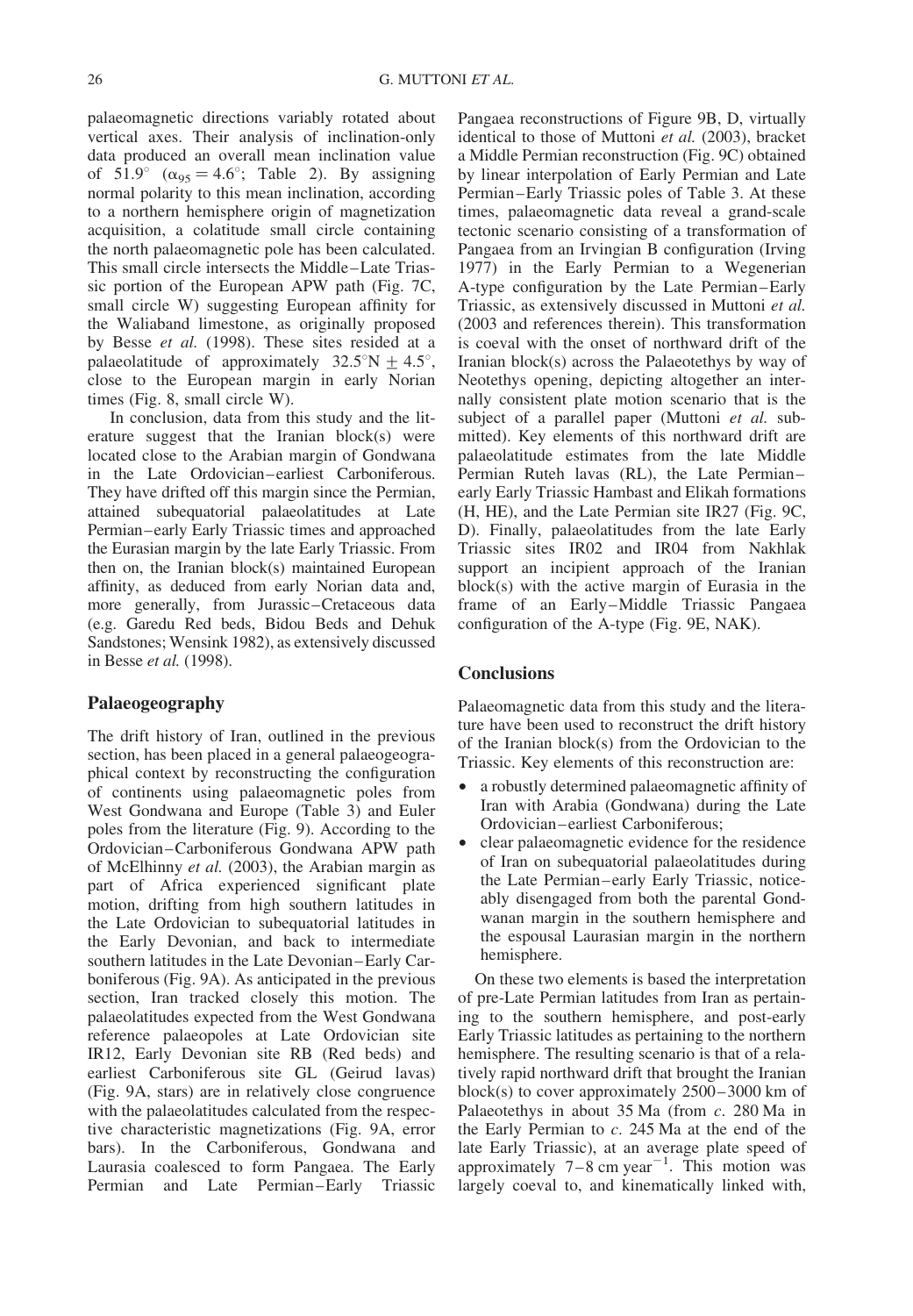the transformation of Pangaea from an Irvingian B to a Wegenerian A-type configuration (Muttoni et al. 2003, submitted).

The spatio-temporal resolution of the observed northward drift does not allow distinguishing components of relative motion between crustal blocks (e.g. Alborz v. Tabas v. Sanandaj–Sirjan). Despite these and other uncertainties (e.g. the possible Turanian rather than Cimmerian affinity of Naklakh: Bagheri & Stampfli 2008), the overall drift history outlined above is in broad agreement with geological data. Several authors pointed out the Proterozoic–Palaeozoic Gondwanan ancestry of north and central Iran based on the nature of their basement and the overlying sedimentary succession (Stöcklin 1968, 1974; Berberian & King 1981; Wendt et al. 2005). Zanchi et al. (2009b) pointed out that north and central Iran are entirely located south of the Eo-Cimmerian belt, which marks the collision of Iran with the southern Eurasian margin (e.g. Sengör 1990; Zanchi et al. 2006). The upper age limit of this collision is Late Triassic, as the Upper Triassic–Middle Jurassic Shemshak Group seals unconformably Eo-Cimmerian structures affecting the Palaeozoic– Middle Triassic sequences of northern Alborz (Zanchi et al. 2006).

In this paper we opted to avoid discussing palaeomagnetic directions in terms of tectonic rotations within the assorted Iranian fold-and-thrust belts, a subject exhaustively treated by Besse et al. (1998). Nevertheless, our data from Nakhlak advise caution with regard to the hypothesis by Soffel et al. (1996) that a  $135^{\circ}$  counterclockwise block rotation has occurred between the internal part of central Iran and Europe since the Middle Triassic, an hypothesis that is based on sparse data from the Triassic sequence of Nakhlak. Multiple remagnetization events pervasively overprinted the volcanoclastic sandstones and siltstones at Nakhlak, whereas magnetization components of presumed primary age were observed only in a solitary nodular limestone interval. These primary components, when compared with reference European directions, suggest no rotation of the western part of the Nakhlak structure (site IR02) and a moderate counterclockwise rotation of the eastern part of the Nakhlak structure since the late Early Triassic (site IR04). A complex and largely poorly known pattern of tectonic rotations around vertical axes has been active in central Iran since the Neogene (Walker & Jackson 2004) as a consequence of crustal-scale north–south shearing. Undoubtedly, more data are required to unravel in detail the complex tectonic history of Iran, a country of over  $1.6 \times 10^6$  km<sup>2</sup> and less than 30 palaeomagnetic entries listed in the IAGA Global Palaeomagnetic Database 2007.

The MEBE (Middle East Basin Evolution) Programme funded the field work. Helpful comments by reviewers J. Tait and V. Bachtadse improved the manuscript. We thank M.-F. Brunet and J. Granath for assistance during preparation of this manuscript.

#### References

- ALLEN, M. B., GHASSEMI, M. R., SHAHRABI, M. & QORASHI, M. 2003. Accommodation of late Cenozoic oblique shortening in the Alborz range, northern Iran. Journal of Structural Geology, 25, 659-672.
- ANGIOLINI, L., GAETANI, M., MUTTONI, G., STEPHENSON, M. H. & ZANCHI, A. 2007. Tethyan oceanic currents and climate gradients 300 m.y. ago. Geology, 35, 1071–1074.
- BACHTADSE, V., ZANGLEIN, R., TAIT, J. & SOFFEL, H. 2002. Palaeomagnetism of the Permo/Carboniferous (280 Ma) Jebel Nehoud ring complex, Kordofan, Central Sudan. Journal of African Earth Sciences, 35, 89–97.
- BAGHERI, S. & STAMPFLI, G. M. 2008. The Anarak, Jandaq and Posht-e-Badam metamorphic complexes in central Iran: New geological data, relationships and tectonic implications. Tectonophysics, 451, 123–155.
- BALINI, M. ET AL. 2009. The Triassic stratigraphic succession of Nakhlak (Central Iran), a record from an active margin. In: BRUNET, M.-F., WILMSEN, M. & GRANATH, J. W. (eds) South Caspian to Central Iran Basins. Geological Society, London, Special Publications, 312, 287–321.
- BARDON, C., BOSSERT, A., HAMZEH, R., ROLLEY, J.-P. & WESTPHAL, M. 1973. Etude paléomagnétique de formations volcaniques du Crétacé inférieur dans l'Atlas de Beni Mellal (Maroc). Comptes rendus de l'Académie des Sciences Paris, 277, 2141-2144.
- BERBERIAN, M. & KING, G. 1981. Toward a paleogeography and tectonic evolution of Iran. Canadian Journal of Earth Sciences, 18, 210–265.
- BESSE, J., TORCQ, F., GALLET, Y., RICOU, L. E., KRYSTYN, L. & SAIDI, A. 1998. Late Permian to Late Triassic palaeomagnetic data from Iran: constraints on the migration of the Iranian block through the Tethys Ocean and initial destruction of Pangaea. Geophysical Journal International, 135, 77–92.
- BRIDEN, J. C. & DANIELS, B. A. 1999. Palaeomagnetic correlation of the Upper Triassic of Somerset, England, with continental Europe and eastern North America. Journal of the Geological Society, London, 156, 317–326.
- BRÖNNIMANN, P., ZANINETTI, L., MOSHTAGHIAN, A. & HUBER, H. 1973. Foraminifera from the Sorkh Shale Formation of the Tabas area, east-central Iran. Rivista Italiana di Paleontologia e Stratigrafia, 79, 1–32.
- BULLARD, E. C., EVERETT, J. E. & SMITH, A. G. 1965. A symposium on continental drift. IV. The fit of the continents around the Atlantic. Philosophical Transactions of the Royal Society of London, A258, 41–51.
- COGNÉ, J.-P. 2003. PaleoMac: a Macintosh<sup>TM</sup> application for treating paleomagnetic data and making plate reconstructions. Geochemistry, Geophysics and Geosystems, 41, 1007.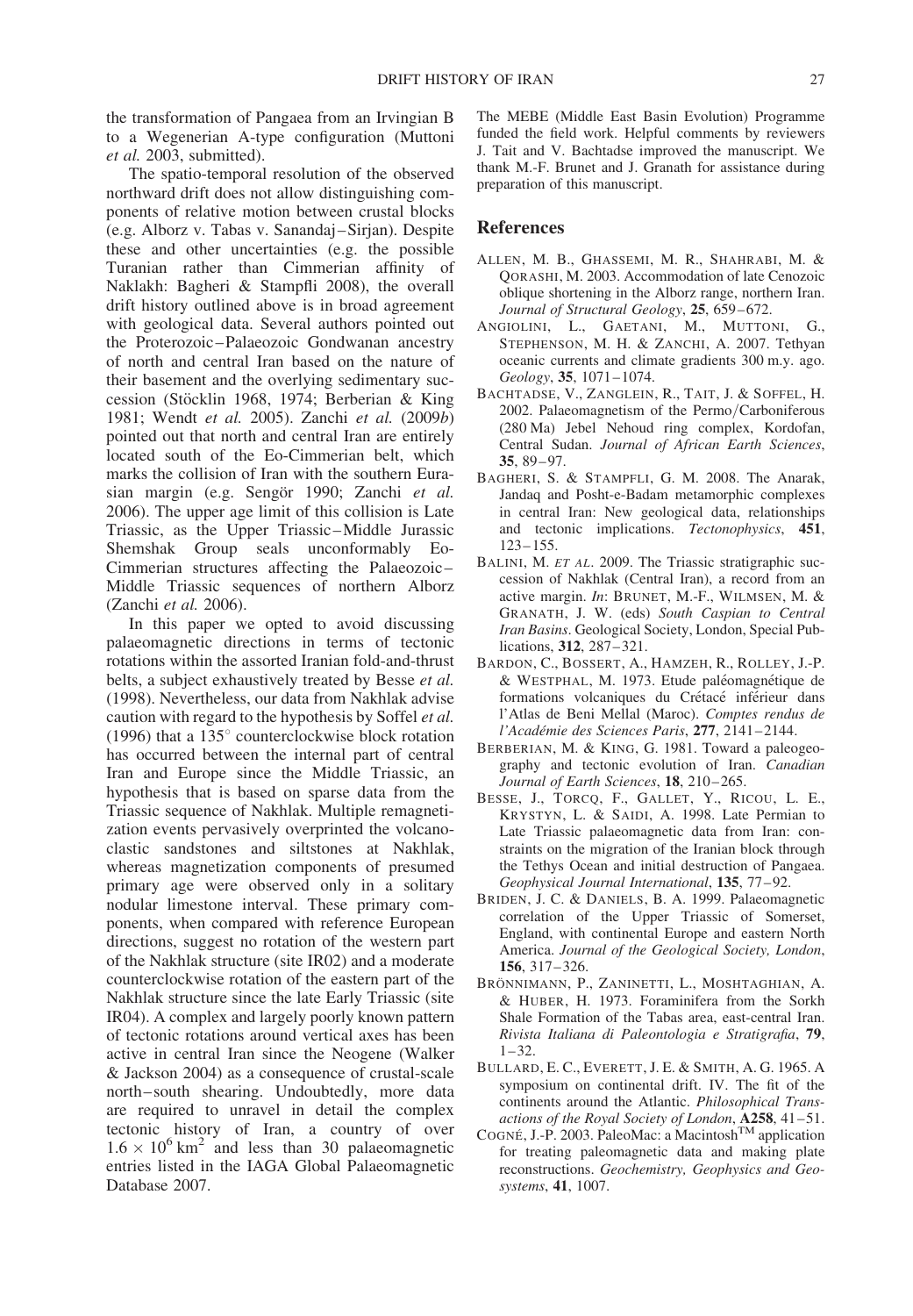- COGNÉ, J.-P., VAN DEN DRIESSCHE, J. & BRUN, J.-P. 1993. Syn-extension rotations in the Permian basin of St Affrique (Massif Central, France): paleomagnetic constraints. Earth and Planetary Science Letters, 115, 29–42.
- CREER, K. M., EMBLETON, B. J. J. & VALENCIO, D. A. 1970. Triassic and Permo-Triassic palaeomagnetic data for S. America. Earth and Planetary Science Letters, 8, 173–178.
- DIEGO-OROZCO, A. & HENRY, B. 1993. Palaeomagnetic results from the Permian Saint-Affrique basin (France) and implications for late and post-Hercynian tectonics. Tectonophysics, 227, 31–47.
- EDEL, J. B. & DURINGER, P. 1997. The apparent polar wander path of the European plate in Upper Triassic–Lower Jurassic times and the Liassic intraplate fracturing of Pangaea: new palaeomagnetic constraints from NW France and SW Germany. Geophysical Journal International, 128, 331–344.
- FISHER, R. A. 1953. Dispersion on a sphere. Proceedings of the Royal Society of London, A217, 295–305.
- GAETANI, M., ANGIOLINI, L. ET AL. 2009. Pennsylvanian–Early Triassic stratigraphy in the Alborz Mountains (Iran). In: BRUNET, M.-F., WILMSEN, M. & GRANATH, J. W. (eds) South Caspian to Central Iran Basins. Geological Society, London, Special Publications, 312, 79–128.
- GALLET, Y., KRYSTYN, L., BESSE, J., SAIDI, A. & RICOU, L.-E. 2000. New constraints on the Upper Permian and Lower Triassic geomagnetic polarity timescale from the Abadeh section (central Iran). Journal of Geophysical Research, 105, 2805–2815.
- GRADSTEIN, F. M., OGG, J. G. & SMITH, A. G. (eds). 2004. A Geologic Time Scale 2004. Cambridge University Press, Cambridge.
- HOUNSLOW, M. W. & MCINTOSH, G. 2003. Magnetostratigraphy of the Sherwood Sandstone Group (Lower and Middle Triassic), south Devon, UK: detailed correlation of the marine and non-marine Anisian. Palaeogeography, Palaeoclimatology, Palaeoecology, 193, 325–348.
- HOUNSLOW, M. W., POSEN, P. E. & WARRINGTON, G. 2004. Magnetostratigraphy and biostratigraphy of the Upper Triassic and lowermost Jurassic succession, St. Audrie's Bay, UK. Palaeogeography, Palaeoclimatology, Palaeoecology, 213, 331–358.
- IRVING, E. 1977. Drift of the major continental blocks since the Devonian. Nature, 270, 304-309.
- KALVODA, J. 2002. Late Devonian–Early Carboniferous Foraminiferal Fauna: Zonations, Evolutionary Events, Paleobiogeography and Tectonic Implications. Folia, Geologia, 39, Masaryk University, Brno, Czech Republic.
- KIRSCHVINK, J. L. 1980. The least-squares line and plane and the analysis of palaeomagnetic data. Geophysical Journal of the Royal Astronomical Society, 62, 699–718.
- LOTTES, A. L. & ROWLEY, D. B. 1990. Reconstruction of the Laurasian and Gondwanan segments of Permian Pangaea. In: MCKERROW, W. S. & SCOTESE, C.R. (eds) Palaeozoic Palaeogeography and Biogeography. Geological Society of London, Memoir, 12, 383–395.
- LOWRIE, W. 1990. Identification of ferromagnetic minerals in a rock by coercivity and unblocking temperature properties. Geophysical Research Letters, 17,  $159 - 162$ .
- MACDONALD, W. D. & OPDYKE, N. D. 1974. Triassic paleomagnetism of northern South America. AAPG Bulletin, 58, 208–215.
- MCELHINNY, M. W., POWELL, C. M. & PISAREVSKY, S. A. 2003. Paleozoic terranes of eastern Australia and the drift history of Gondwana. Tectonophysics,  $362, 41-65.$
- MCFADDEN, P. L. & REID, A. B. 1982. Analysis of palaeomagnetic inclination data. Geophysical Journal of the Royal Astronomical Society, 69, 307–319.
- MERABET, N. & DALY, L. 1986. Détermination d'un pole paléomagnétique et mise en évidence d'aimantations à polarite´ normale sur les formations du Permien supérieur du Massif des Maures (France). Earth and Planetary Science Letters, 80, 156–166.
- MUTTONI, G., GAETANI, M., KENT, D. V. ET AL. Neotethys opening and the Pangea B to Pangea A transformation during the Permian. GeoArabia, submitted.
- MUTTONI, G., GARZANTI, E., ALFONSI, L., CIRILLI, S., GERMANI, D. & LOWRIE, W. 2001. Motion of Africa and Adria since the Permian: paleomagnetic and paleoclimatic constraints from northern Libya. Earth and Planetary Science Letters, 192, 159–174.
- MUTTONI, G., KENT, D. V. & CHANNELL, J. E. T. 1996. Evolution of Pangea: Paleomagnetic constraints from the Southern Alps, Italy. Earth and Planetary Science Letters, 140, 97–112.
- MUTTONI, G., KENT, D. V., GARZANTI, E., BRACK, P., ABRAHAMSEN, N. & GAETANI, M. 2003. Early Permian Pangea 'B' to Late Permian Pangea 'A'. Earth and Planetary Science Letters, 215, 379–394.
- NAWROCKI, J. 1997. Permian to Early Triassic magnetostratigraphy from the Central European Basin in Poland: Implications on regional and worldwide correlations. Earth and Planetary Science Letters, 152, 37–58.
- NAWROCKI, J. & SZULC, J. 2000. The Middle Triassic magnetostratigraphy from the Peri-Tethys basin in Poland. Earth and Planetary Science Letters, 182, 77–92.
- NAWROCKI, J., KULETA, M. & ZBROJA, S. 2003. Buntsandstein magnetostratigraphy from the northern part of the Holy Cross Mountains. Geological Quarterly, 47, 253–260.
- OPDYKE, N. D. 1964. The paleomagnetism of some Triassic red beds from Northern Rhodesia. Journal of Geophysical Research, 69, 2495–2497.
- SCHALLREUTER, R., HINZ-SCHALLREUTER, I., BALINI, M. & FERRETTI, A. 2006. Late Ordovician Ostracoda from Iran and their significance for palaeogeographical reconstructions. Zeitschrift für Geologische Wissenschaften, 34(5–6), 293–345.
- SENGÖR, A. M. C. 1979. Mid-Mesozoic closure of Permo-Triassic Tethys and its implications. Nature, 279, 590–593.
- SENGÖR, A. M. C. 1990. A new model for the late Palaeozoic–Mesozoic tectonic evolution of Iran and